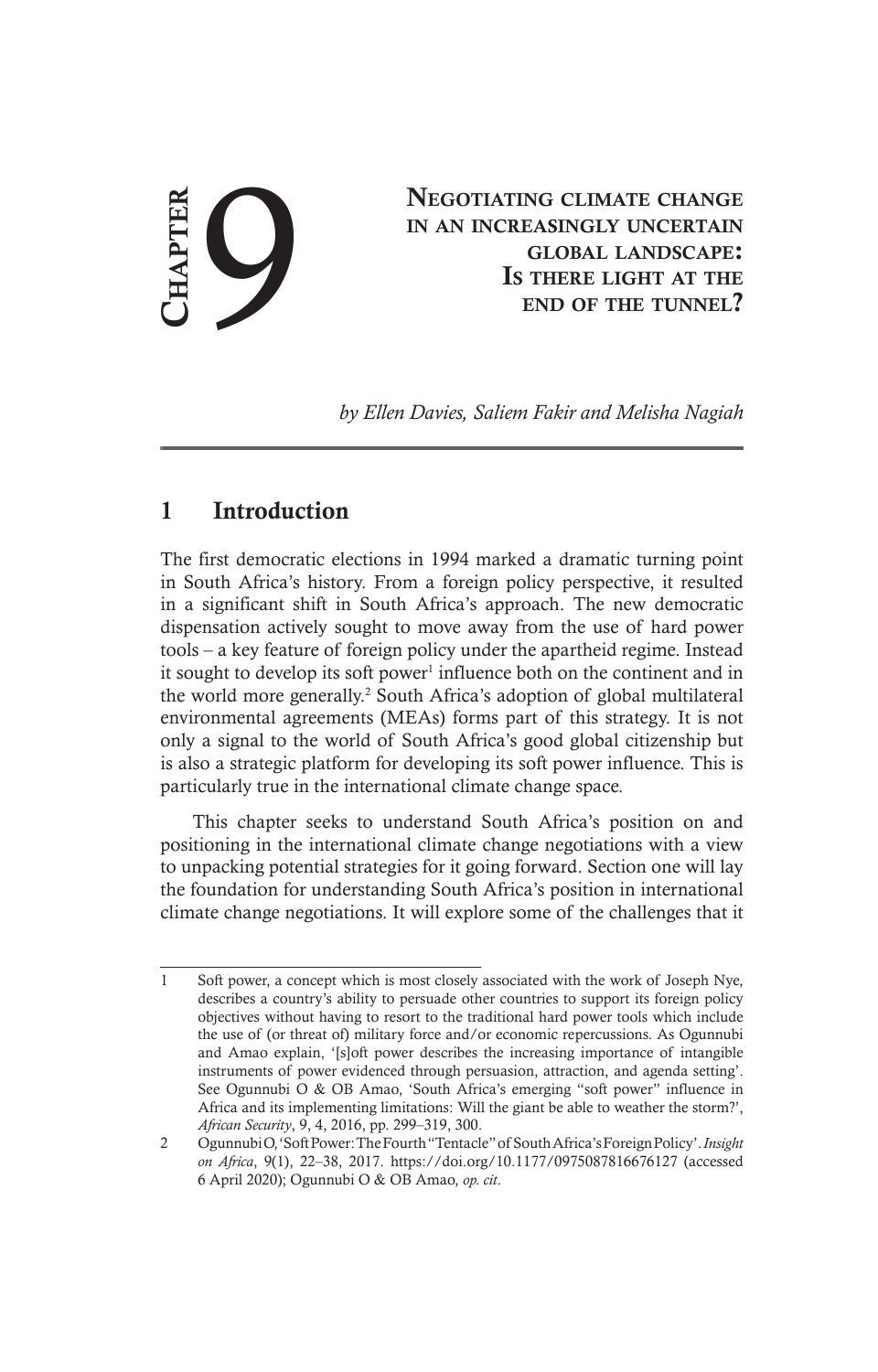faces at a domestic level, given its continued dependence on coal, as well as its approach to climate change at the domestic level. Section two will then provide some background to the international climate change landscape, and outline some of the key areas of disagreement between member states and in particular between the developed and developing world. Drawing on this, section three will explore South Africa's positioning in the United Nations Framework Convention on Climate Change (UNFCCC), with a particular focus on the strategic alliances that it has built to pursue its climate change objectives. To this end, it will discuss South Africa's membership in the G77 plus China (G77/China), the African Group of Negotiators (AGN) and the Brazil, South Africa, India and China (BASIC) climate blocs. Section four will then explore the changing and increasingly uncertain nature of global politics, and what this means for the global climate change architecture as well as for South Africa's existing alliances. Against this background, section five will consider potential strategies for South Africa moving into the 2020s. Section six will conclude.

# 2 Setting the scene: South Africa's domestic context

To understand South Africa's position on climate change at an international level it is important to understand some of the challenges that it faces at the domestic level. In a country characterised by high levels of unemployment, poverty and inequality, a growing population, and increasingly limited natural resources (e.g. water), achieving sustainable economic development is difficult. When one adds to the mix the fact that the South African economy remains heavily dependent on what Ben Fine and Zavareh Rustomjee termed the Minerals-Energy Complex,<sup>3</sup> as well as the additional and highly complex global challenges that climate change and the impact of the fourth industrial revolution pose for the developing world, South Africa's path to sustainable economic development becomes even more complicated.

South Africa's economy remains heavily dependent on coal, primarily for energy supply, but also for its economic contribution and employment creation. Currently around 72% of South Africa's primary energy supply is derived from coal, with around 90% of this coming from the electricity sector alone.<sup>4</sup> Coal also remains a significant source of employment,

<sup>3</sup> Fine B & Z Rustomjee, *The Political Economy of South Africa: From Minerals–Energy Complex to Industrialisation*. London: C Hurst & Co., 1996.

<sup>4</sup> Department of Energy, South African Coal Sector Report, Pretoria: DoE, 2016, http:// www.energy.gov.za/files/media/explained/South-African-Coal-Sector-Report.pdf (accessed 4 June 2020).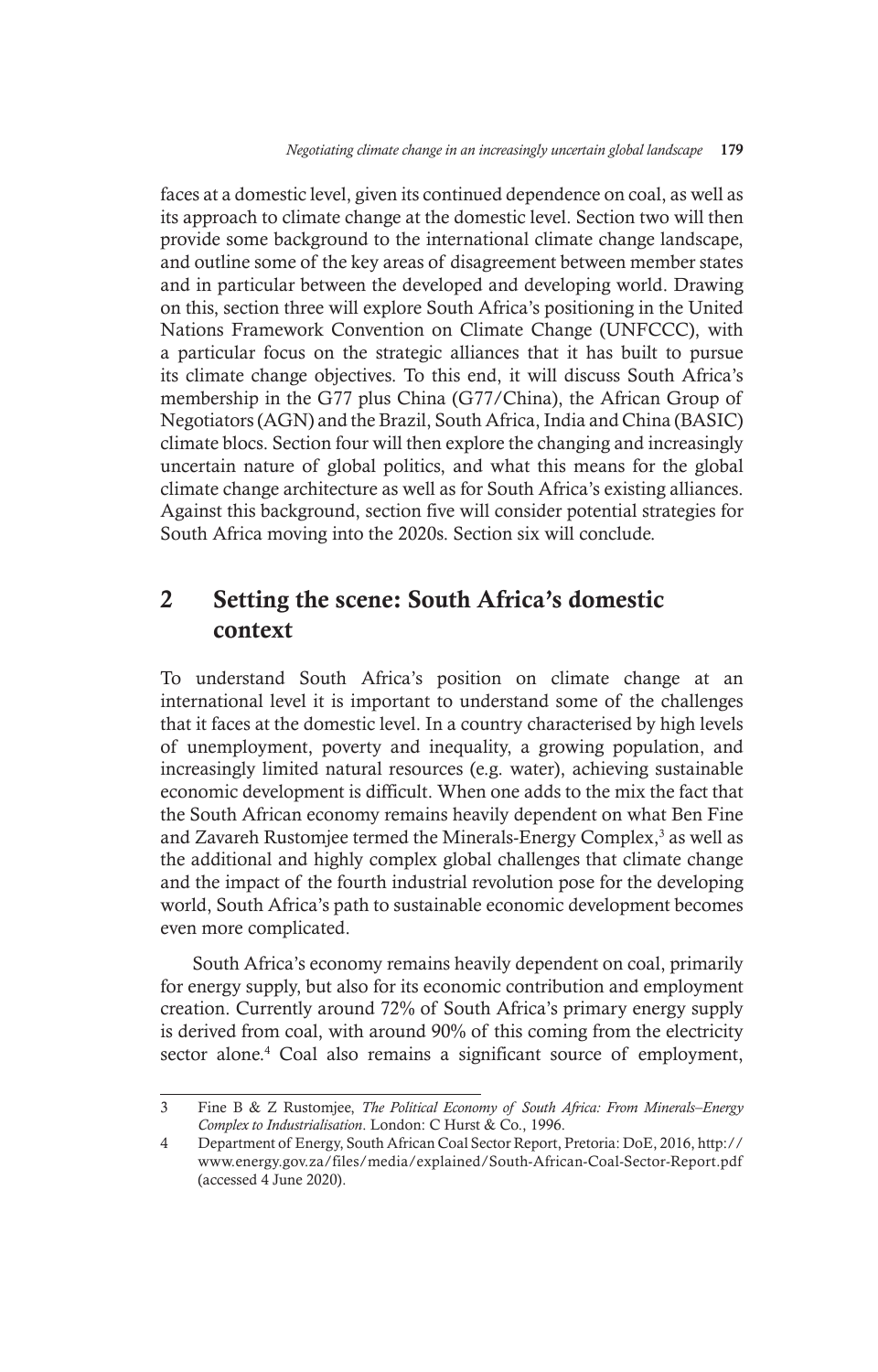employing around 82,248 people directly in 2017 and supporting a further 170 000 jobs indirectly through forward, backward and side stream linkages, according to the Minerals Council of South Africa (the former Chamber of Mines).<sup>5</sup> Furthermore, coal remains an important contributor to export revenues. While only 28% of the volume of coal mined in South Africa in 2016 was exported, it generated R61.5 billion, compared to the R50.5 billion generated from the remaining 72% that was sold domestically.<sup>6</sup> Given this context, the South African government continues to view coal as an important sector that needs to be developed.<sup>7</sup>

In addition, South Africa is currently facing significant electricity constraints. South Africa's state-owned electricity utility, Eskom, has been plagued by a myriad of challenges over the past decade or more. Poor management, blatant corruption, relatively low electricity tariffs, and the inability to recover debt from some municipalities and certain neighbouring countries such as Zimbabwe have left Eskom saddled with close to R500 billion in debt,<sup>8</sup> and with generation, transmission and distribution assets desperately in need of maintenance. As Eskom owns more than 90% of South Africa's generation capacity (the vast majority of which is coal based) as well as its transmission lines and a significant portion of the distribution network, its sustainability as a business is critical to South Africa's electricity security.

In February 2019, at the State of the Nation address, President Cyril Ramaphosa confirmed government's plan to unbundle Eskom (currently a vertically integrated business) into three separate companies and to open the market to wider participation from private players in electricity generation.<sup>9</sup> However, these plans have been met by pushback from powerful constituencies, mainly in labour, that view unbundling as an attempt to privatise South Africa's electricity market. The long and the short of it is that dealing with Eskom alone is a challenge for the

<sup>5</sup> Chamber of Mines, *Coal Strategy 2018*, 2018, https://www.mineralscouncil.org.za/ special-features/604-national-coal-strategy-for-south-africa (accessed 6 April 2020). 6 *Ibid*.

<sup>7</sup> See National Planning Commission, 'National Development Plan 2030: Our Future – Make it Work'. Pretoria: The Presidency, 2013; The Green House, 'The South African Coal Roadmap', July 2013, http://www.fossilfuel.co.za/initiatives/2013/SACRM-Roadmap.pdf (accessed 30 October 2019).

<sup>8</sup> Burkhardt, P, *South Africa Burdened by Utility's Near \$35 Billion Debt Load*, Bloomberg, https://www.bloomberg.com/news/articles/2019-05-15/eskom-s-turnaroundimperiled-as-debt-approaches-35-billion#:~:text=Eskom%20Holdings%20SOC%20 Ltd.'s,billion%20rand%20a%20year%20ago (accessed 3 June 2020).

<sup>9</sup> Government of South Africa, 'State of the Nation Address by President Cyril Ramaphosa', 20 June 2019, https://www.gov.za/speeches/2SONA2019 (accessed 30 October 2019).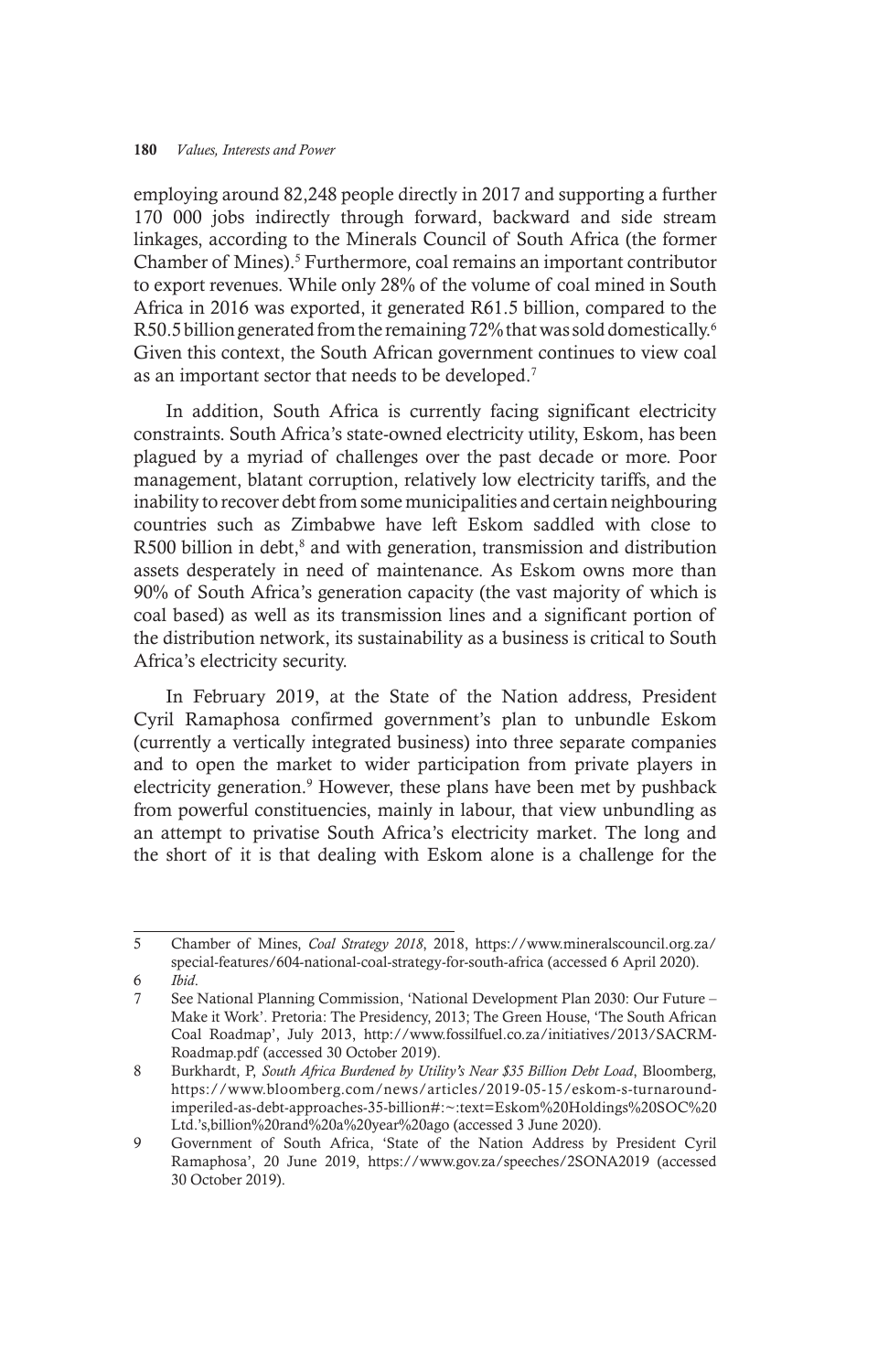government. Having to navigate the transition away from coal on top of this adds an additional layer of complexity.

Given South Africa's continued dependence on coal, its greenhouse gas (GHG) emissions are high, accounting for around 1% of the total annual *per capita* emissions globally.10 It is by far the biggest emitter on the continent and one of the biggest emitters globally. As outlined above, implementing meaningful mitigation measures therefore entails significant energy sector reforms which in turn has significant implications for the South African economy as it is currently structured.

While South Africa has developed a National Climate Change Response White Paper (NCCRWP), which it adopted in 2011, shortly after the Durban Conference of the Parties (COP), as Worthington explains, this is treated and, in some cases, actually described by government officials, as an aspirational document.<sup>11</sup> In other words, what South Africa currently has in place is a broad framework with which to address climate change in the form of the NCCRWP. As such, it has not resulted in significant action being taken to address climate change at the domestic level.

To date, the timelines set for the further elaboration and implementation of the NCCRWP have not been met, and mitigation measures identified in the NCCRWP have not come to fruition.<sup>12</sup> On the adaptation front, progress has been made in the form of the Long-Term Adaptation Scenarios (LTAS) but its focus has been on improving our scientific knowledge rather than on implementation.<sup>13</sup>

Furthermore, while efforts may have been made to mainstream climate change concerns and opportunities into government's thinking more generally, climate change largely remains the mandate of the Department of Environmental Affairs (DEA),<sup>14</sup> a department with relatively little power in cabinet. Although more powerful departments such as ministries in the

13 *Ibid*.

<sup>10</sup> DEA (Department of Environmental Affairs), 'GHG National Inventory Report 2000–2010'. Pretoria: DEA, 2014, quoted in Rennkamp B & A Marquard, 'South Africa's multiple faces in current climate clubs', *South African Journal of International Affairs*, 24, 4, 2018, pp. 443–462.

<sup>11</sup> For more information, see DEA (Department of Environmental Affairs), 'National Climate Change Response White Paper', Pretoria: 2012.

<sup>12</sup> For example, negotiations on the determination of Desired Emissions Reduction Outcomes (DEROs) for sectors and subsectors; carbon budgets for companies; the deployment of market mechanisms such as carbon tax, economic incentives, carbon offsets and trading have all reached a stalemate (see *ibid*.).

<sup>14</sup> Since writing, the Department of Environmental Affairs has changed its name to the Department of Environmental Affairs, Forestry and Fisheries. Any reference to the Department of Environmental Affairs in this chapter is a reference to the Department of Environmental Affairs, Forestry and Fisheries.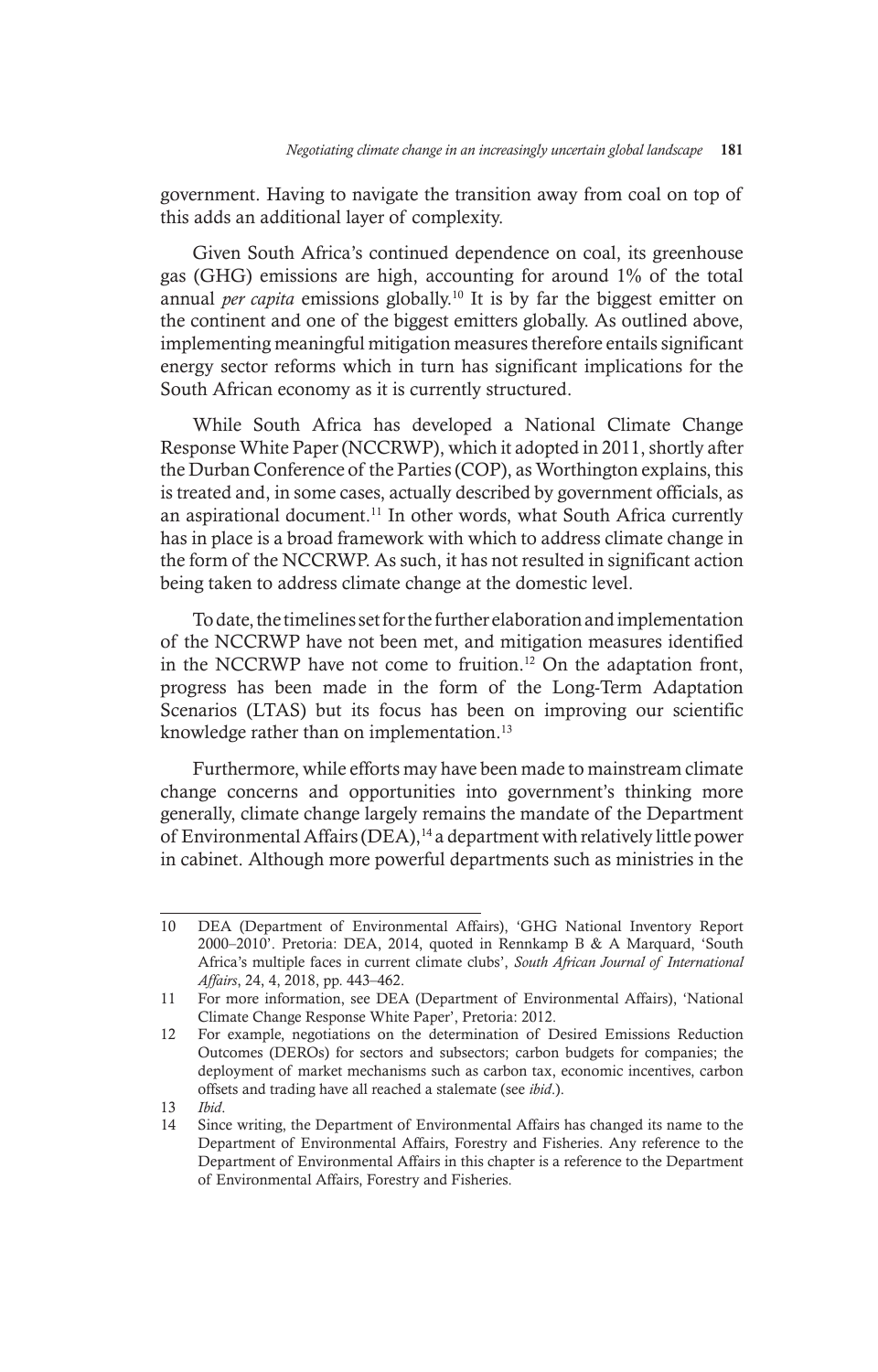economic cluster have begun to touch on climate change,15 a coordinated government-wide strategy, which talks to a common objective, appears to be lacking – at least in practice. The Department of Mineral Resources (DMR),16 for example, appears to be completely unconcerned about climate change. It continues to support the expansion of coal mining in areas with high ecological value which are crucial from an adaptation perspective. The granting of mineral rights to Atha-Africa Ventures to mine coal in the Mabola protected area, a key water source area, is just one example.<sup>17</sup>

On the energy front and in particular electricity, significant strides were made when the Renewable Energy Independent Power Producers Programme (REIPPPP) was launched in 2011. While certainly not without criticism,18 the REIPPPP was very successful in bringing significant amounts of clean, cheap and flexible energy supply on line in a short space of time. However, its success was undermined by interests vested in securing a large nuclear energy build, which stalled the programme for a number of years.<sup>19</sup>

Under President Cyril Ramaphosa important strides in the energy sector are now being made. The release of a revised Integrated Resource Plan (IRP) in 2019 was an important step in the right direction. While the new IRP is commendable in that it no longer commits the country to 9.6GW nuclear build (although it leaves the option of nuclear open), and allocates 16,246 MW of additional capacity to renewable energy over the next 12 years, it also makes provision for an additional 6,732 MW of coal power over that same period.

In essence, the position of the government has been the following: it has recognised the risk that climate change poses to the country but has

<sup>15</sup> For example, by the incorporation of climate change as a consideration in the Department of Trade and Industry's Industrial Policy Action Plan, or the analyses undertaken by the Department of Economic Development on the impact that climate change will have on South African trade.

<sup>16</sup> Since writing, the Department of Environmental Affairs has changed its name to the Department of Environmental Affairs, Forestry and Fisheries. Any reference to the Department of Environmental Affairs in this chapter is a reference to the Department of Environmental Affairs, Forestry and Fisheries.

<sup>17</sup> For more information, see CER (Centre of Environmental Rights), 'Mabola protected environment', 2019, https://cer.org.za/programmes/mining/litigation/mabolaprotected-environment (accessed 6 April 2020).

<sup>18</sup> The most outspoken critics have questioned the appropriateness of privatising the electricity sector and have raised concerns about the concentration of foreign ownership in the sector.

<sup>19</sup> See the ongoing Judicial Commission of Inquiry into Allegations of State Capture, Corruption and Fraud in the Public Sector and in particular the testimonies of former finance ministers Pravin Gordhan and Nhlanhla Nene at SA State Capture, https:// www.sastatecapture.org.za (accessed 6 April 2020).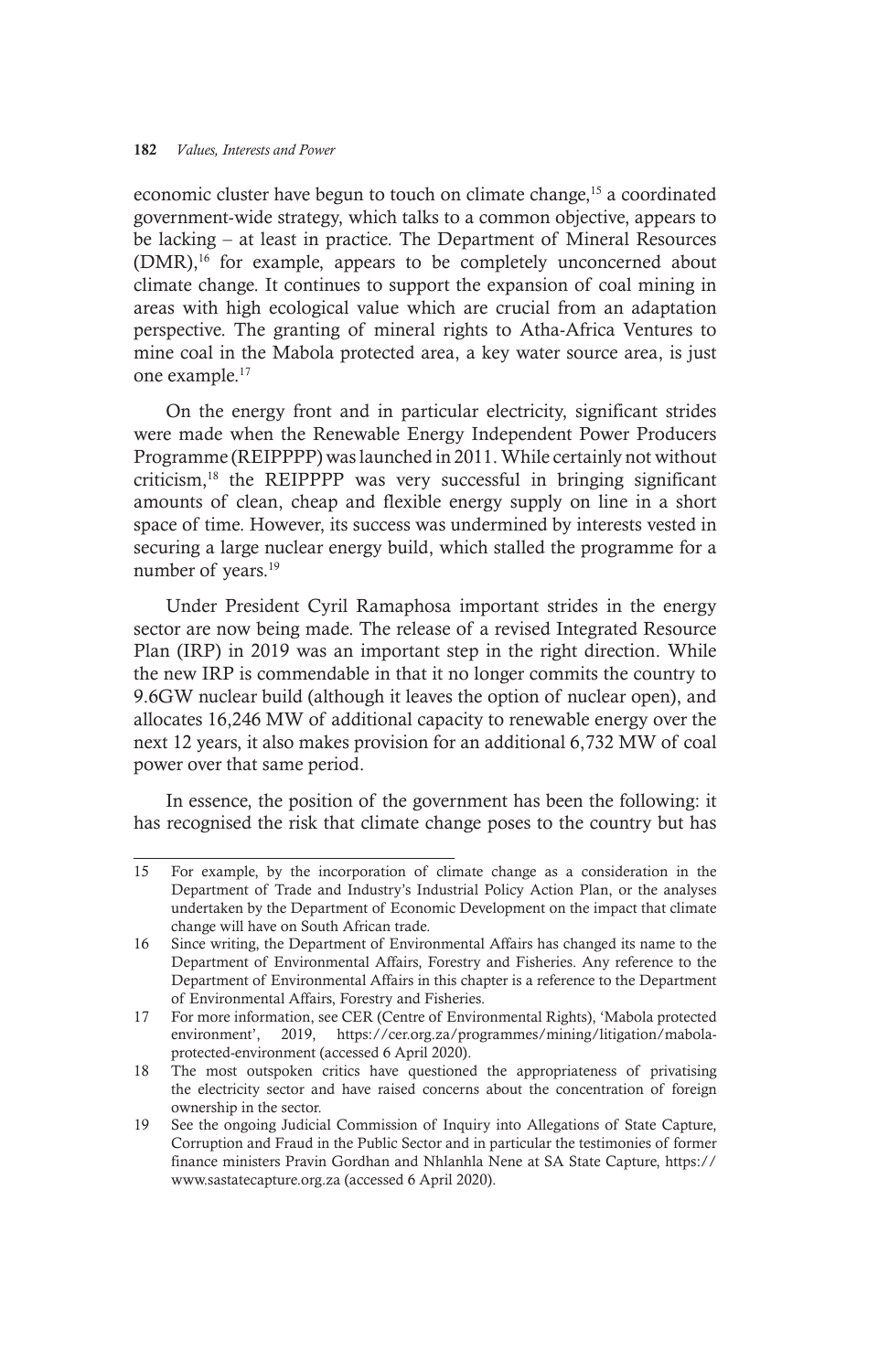not taken significant steps to protect against it. This one step forward and two-steps back approach can be understood at a number of levels. First, there is the very real conundrum that government faces in diversifying the economy away from coal and the implication that this disruption may have on our ability to meet our development goals. Second there are very few politicians or political parties (whose positions of power depend on re-election) that are willing to risk the political backlash that may arise when difficult decisions about how to make the transition need to be made. Third, the political economy in South Africa and the particular class interests that seek to maintain the status quo, make implementing a transition far more complicated.<sup>20</sup>

These realities have not only shaped South Africa's approach to climate change at a domestic level but have also shaped its positioning in the international arena. In short, South Africa's position at the international level has been that: climate change poses a serious risk to the developing world; developed countries should be held responsible for their contribution to climate change; developing countries should be given some carbon space with which to pursue their development objectives; and the developed world needs to provide support (financial, technical and capacity building) to the developing world for them to be able to adapt and mitigate.

How South Africa has navigated the international climate change landscape will be explored in the sections that follows. To begin with, however, it is important to provide some background to the international climate change negotiations and the major points of contention that exist among its members.

## 3 Setting the scene: The international climate change landscape

Since its adoption in 1994, parties to the UNFCCC have met annually at the Conference of the Parties (COP) to agree on how best to address climate change. On the one hand, the UNFCCC process has managed to achieve near global consensus that human-induced climate change poses a serious threat to our climate system; that this interference with our climate system will have devastating impacts on the world as we know it; and that urgent global action is needed to minimise this impact. On the other hand,

<sup>20</sup> Coal has and continues to be a lucrative business in South Africa. Those with interests in the South African coal value chain, a very powerful constituency, do not want to see those interests threatened.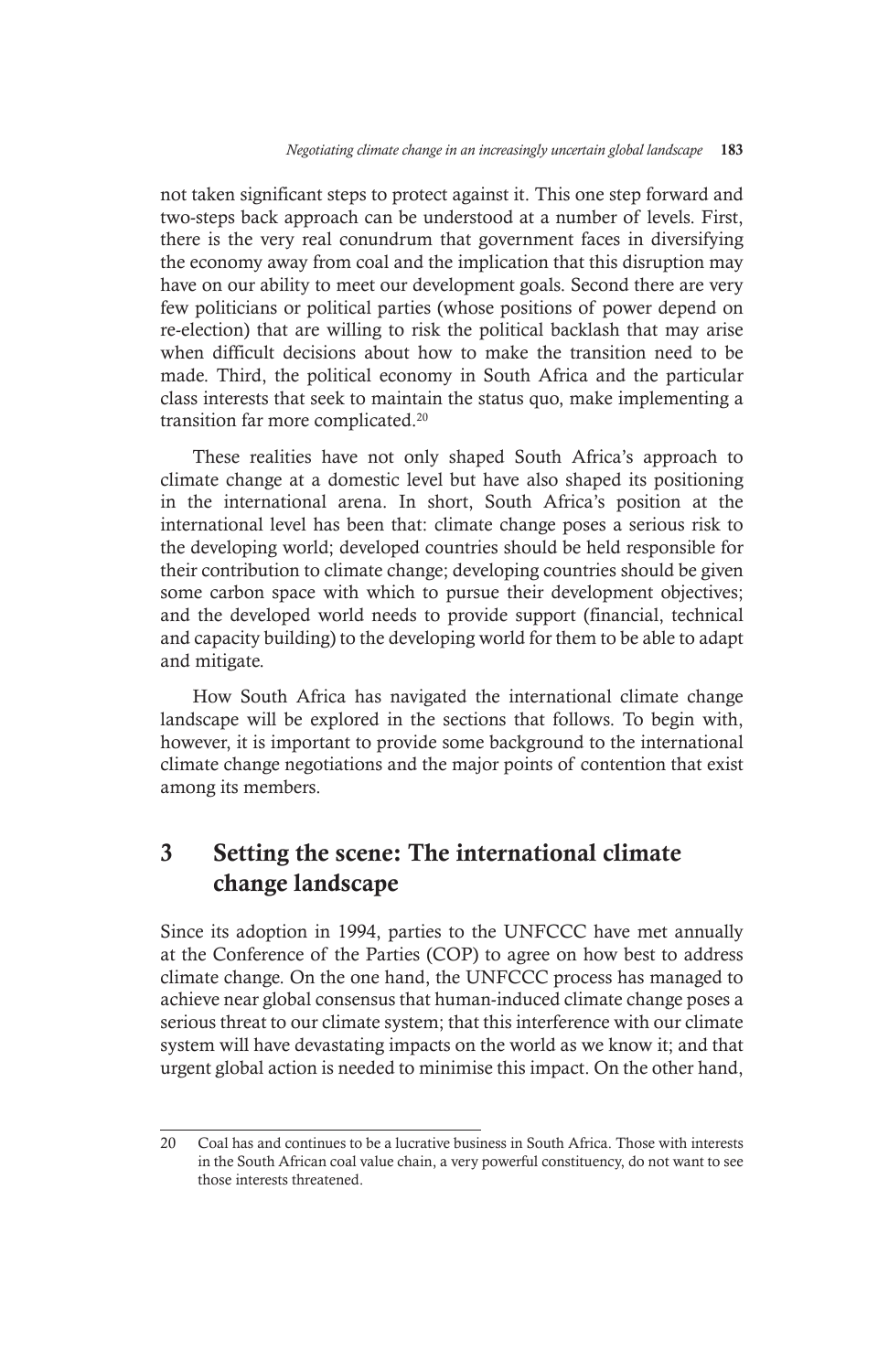it has also been an arduously slow negotiating process that many agree has been unable to respond with urgency to the climate change crisis.<sup>21</sup>

Nevertheless, in the past two plus decades, some progress has been made and certain agreements have been reached. These include the 1997 Kyoto Protocol, the 2012 Doha Amendment and the 2015 Paris Agreement which together with the Framework, form part of the global climate change architecture that exists today.22

The fundamental area of disagreement between UNFCCC members is how to apportion responsibility to countries for their contribution to climate change and what concomitant duty they have to address it. The Framework draws a distinction between two categories of countries – the developed and developing world – based on the recognition that the developed world has not only contributed the most to climate change in terms of their historic GHG emissions, but that it is also better placed to implement mitigation measures. As such it places greater onus on the developed world to reduce its emissions and to support the developing world in their mitigation and adaptation pursuits (through financial support, capacity building, support in clean technology deployment, and support for loss and damage and disaster preparedness).

This distinction between those who are responsible for climate change and those who are not, captured by the principle of 'common but differentiated responsibility and respective capabilities' (CBDRRC), $^{23}$  has over the years become a major bone of contention and constant stumbling block in the negotiation process. Developed countries argue that since the UNFCCC's adoption in 1994, things have changed. In particular, certain developing countries are now some of the world's largest emitters and should be required to make binding commitments to reduce their emissions. They argue that high emitting developing countries cannot simply be classified with the rest of the developing world.<sup>24</sup> Countries such as the US, taking particular issue with China, have therefore actively

<sup>21</sup> This can partly be attributed to the process itself, which seeks through consensus to get countries to commit to mitigate their emissions, thereby disrupting the status quo.

<sup>22</sup> Bueno MdP & P Gonzalo, 'International climate framework in the making: The role of the BASIC countries in the negotiations towards the Paris Agreement', *JANUS.NET e-journal of International Relations*, 7, 2, 2016, pp. 121–140.

<sup>23</sup> As Rajamani explains, the principle of CBDRRC 'is considered the ideological inspiration for the contentious annex-based differentiation'. See Rajamani L, 'Ambition and differentiation in the 2015 Paris Agreement: Interpretative possibilities and underlying politics', *International and Comparative Law Quarterly*, 65, April 2016, pp. 493–514, 507.

<sup>24</sup> Cameron E & W Bevins, 'What is equity in the context of climate negotiations?', World Resources Institute, 14 December 2012, https://www.wri.org/blog/2012/12/ what-equity-context-climate-negotiations (accessed 6 April 2020).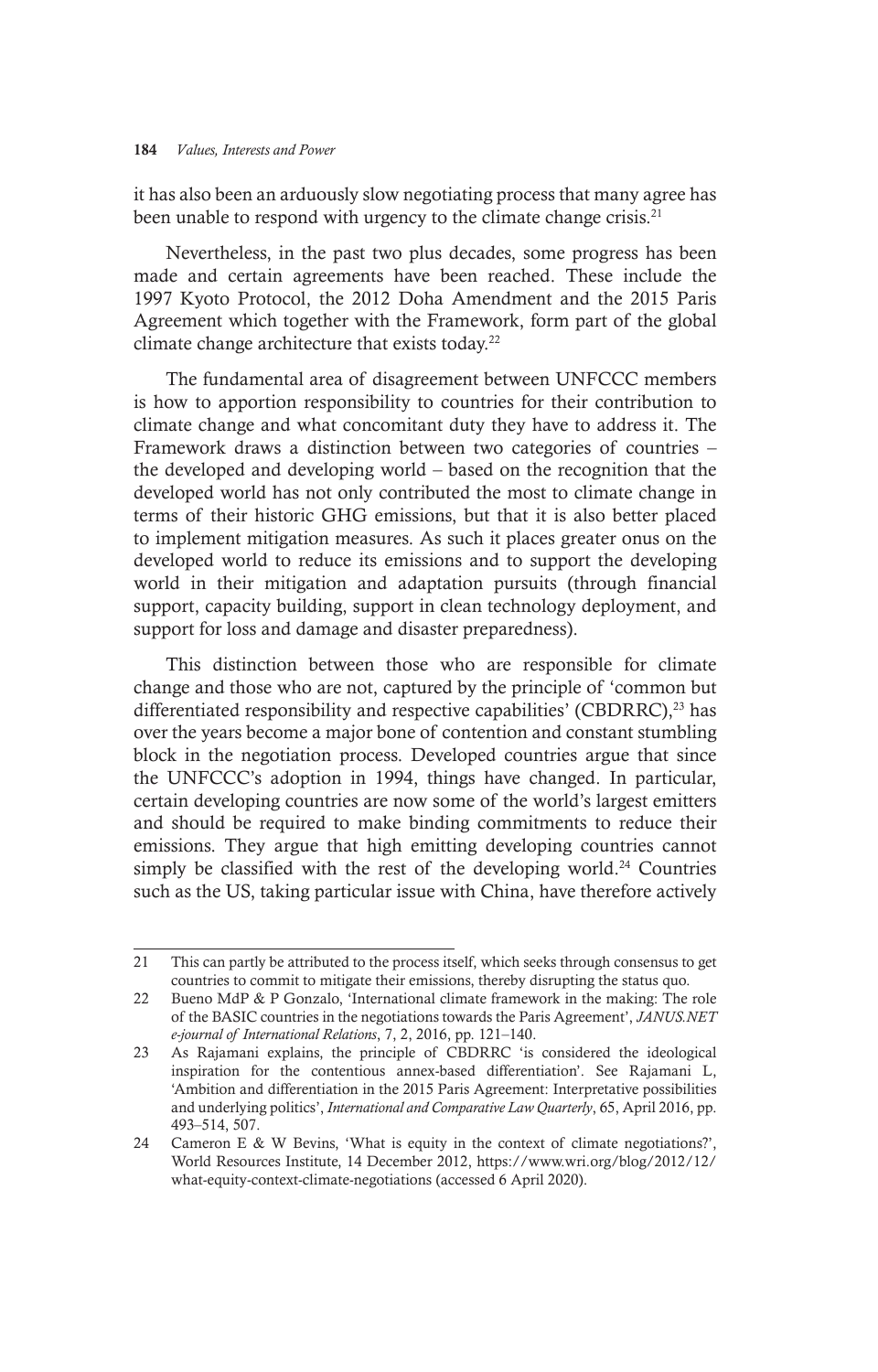sought to nuance this distinction and have advocated for the weakening and even removal of the CBDRRC principle.

Developing countries, on the other hand, argue that developed countries are the ones that have contributed the most to the position that we find ourselves in today; that they have been able to develop off the back of this; and as a result are far better cushioned against the disruptive effects of mitigation measures as well as far better placed to adapt.<sup>25</sup> Furthermore, they argue that if one looks at *per capita* GHG emissions as opposed to total emissions, the developed world continues to bear the biggest responsibility for climate change.<sup>26</sup> For example, although China has the highest total emissions globally, its *per capita* emissions are much lower than those of the US. As such they argue that developed countries have the responsibility not only to drive GHG reductions but also to support the developing world in their mitigation and adaptation pursuits. Maintaining the principle of CBDRRC has thus been a key negotiating point for the developing world.

This disagreement came to a head at the COP 15 in Copenhagen in 2009. As will be discussed later, developing countries were concerned that what was being negotiated in Copenhagen, sought to dilute or even exclude recognition of the principle of CBDRRC.<sup>27</sup> At risk of a stalemate, the agreement finally reached was that the principle would remain part of any future framework. However, large emitting developing countries (like South Africa), who were still classified with the rest of the developing world, would also submit their Intended Nationally Determined Contributions (INDC's) to reduce carbon emissions.28

The principle of CBDRRC continued to form the basis of disagreement in the years leading up to and at the Paris Conference. At the Durban Platform it was agreed that the post-Kyoto agreement would 'be "under the Convention" thereby implicitly engaging its principles, including the CBDRRC principle'.29 However, the decision of the Durban Convention and the Doha (2012) and Warsaw (2013) conventions, in the years that followed it, made no explicit reference to it.<sup>30</sup> The 2014 Lima Call for Climate Action did, but with the qualification 'in light of different national circumstances'.31

<sup>25</sup> *Ibid*. 26 *Ibid*.

<sup>27</sup> Newson N, 'Background Note to the Debate on 14th January at the House of Lords: The Copenhagen Conference on Climate Change', House of Lords Library Note, January 2010.

<sup>28</sup> Rajamani L, *op. cit*.

<sup>29</sup> *Ibid*., p. 507.

<sup>30</sup> *Ibid*.

<sup>31</sup> *Ibid*., p. 508.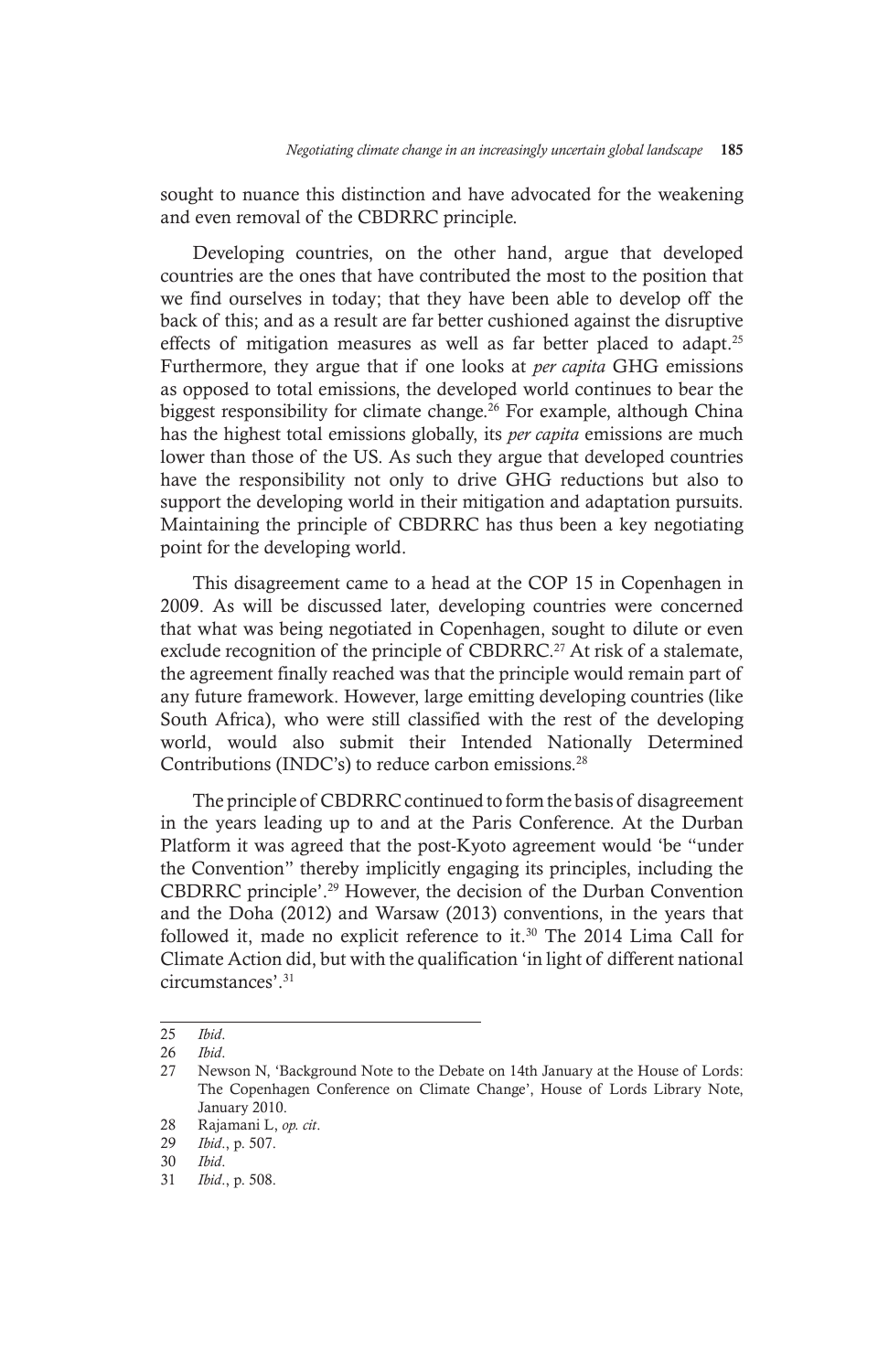As Dimitrov,<sup>32</sup> Rajamani<sup>33</sup> and others explain, the Paris Agreement that was finally adopted in 2015 was the outcome of compromise by all parties.34 In regard to the principle of CBDRRC, the Paris Agreement makes reference to it (thereby appeasing the developing world) but with the addition of the Lima qualifier 'in light of different national circumstance' (thereby appeasing the developed world).35

South Africa is a high emitting developing country, and as such the outcomes of the international climate change negotiations have serious potential implications for it. Like the rest of the developing world, South Africa is far less capacitated to address mitigation and adaptation than the developed world. However, unlike the majority of the developing world, it is also a significant contributor to climate change. It is therefore in a relatively unique position, with a difficult balancing act to play to protect its interests.

Not surprisingly then, South Africa has become a strong voice in these debates and has deployed and developed its soft power influence to achieve its objectives. In 2009 it joined forces with Brazil, China and India (other high emitting developing countries) to act as a negotiating bloc – the BASIC – in the UNFCCC. As will be discussed in more detail below, the BASIC played an instrumental role in reaching an agreement at the Copenhagen Conference. In 2011, South Africa successfully hosted the COP in Durban, a conference which is seen to have laid the foundation for the adoption of the Paris Agreement in 201536 and which showcased South Africa's leadership in the climate change space.<sup>37</sup> The introduction of Indabas<sup>38</sup> by the South African presidency at the Durban COP was so

<sup>32</sup> Dimitrov RS, 'The Paris Agreement on climate change: Behind closed doors', *Global Environmental Politics*, 16, 3, August 2016.

<sup>33</sup> Rajamani L, *op. cit*.

<sup>34</sup> What was ultimately agreed at Paris is succinctly summarised by Dimitrov: 'The Paris Agreement of 2015 is the first global accord on climate change that contains policy obligations for all countries. It is a hybrid that enshrines both bottom-up and top-down approaches to global climate governance (Bodansky 2011). The new climate deal is a laissez-faire accord among nations that leaves the content of domestic policy to governments but creates international legal obligations to develop, implement, and regularly strengthen actions. National policies are subject to a robust international transparency system and global reviews, and successive policy plans must be progressively stronger.' Dimitrov RS, *op. cit*., p. 2.

<sup>35</sup> Rajamani L, *op. cit*.

<sup>36</sup> DEA, 'South Africa participates in international climate change talks in Marrakech, Morocco', 2016, https://www.environment.gov.za/event/international/molewa\_2016 cop22\_mrocco\_marrakech (accessed 6 April 2020).

<sup>37</sup> *Ibid*.

<sup>38</sup> Indabas have traditionally been used in a number of Southern African communities as a mechanism to resolve deadlocks in negotiations. Negotiators are asked to put forward their non-negotiable positions – i.e., their bottom lines. They are also asked to put forward solutions. This allows participants to get to the crux of their disagreement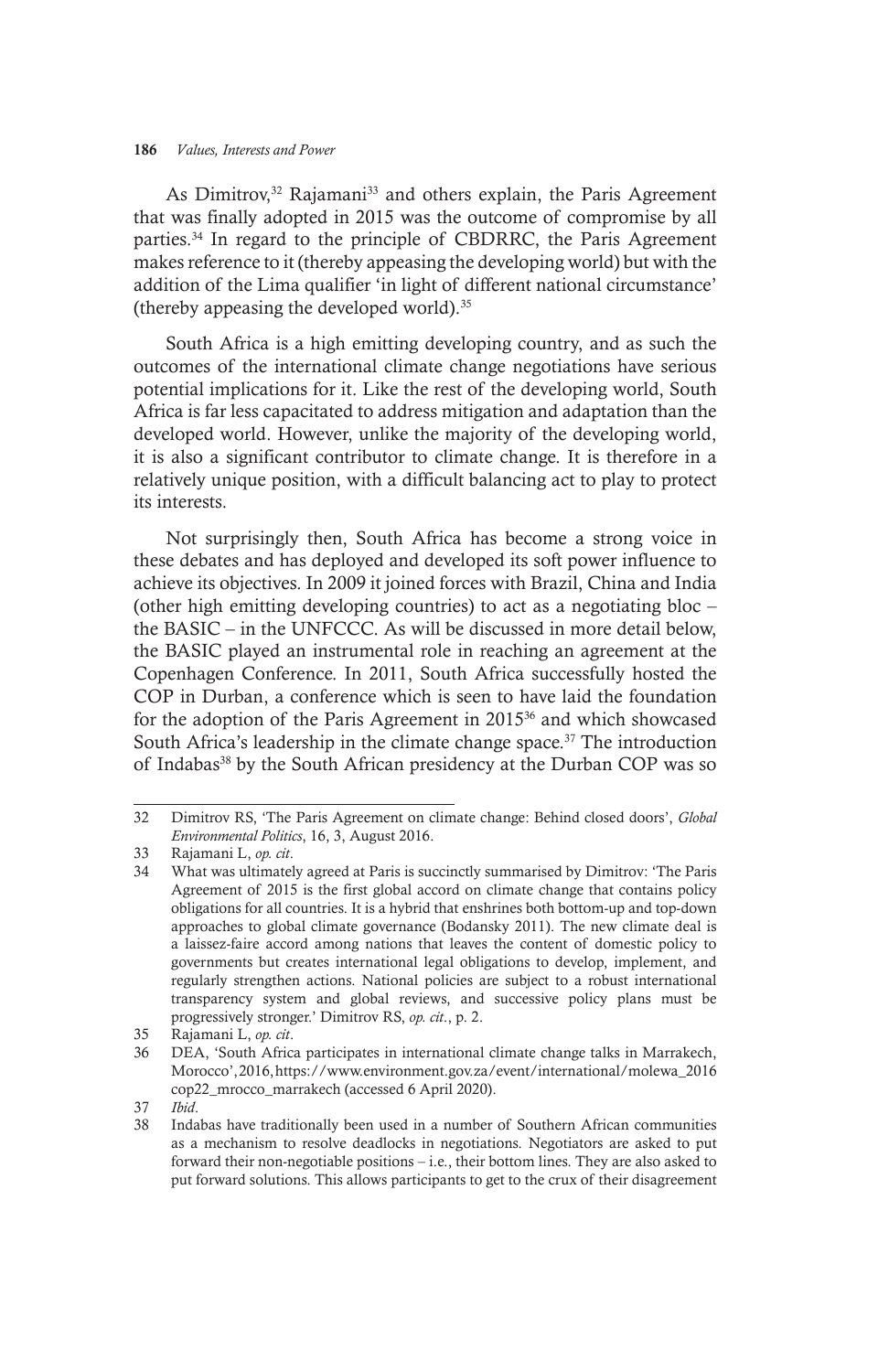successful that it has been used in subsequent COPs including in Paris as a mechanism of resolving deadlocks.<sup>39</sup> South Africa has also played a leadership role in the G77 plus China, as chair of the group at the 2015 Paris COP. At that same conference South Africa acted as one of the lead negotiators for the African Group.40

Against this background, the following section will explore South Africa's positioning in the international climate landscape in more detail. In particular, it will consider its participation in powerful climate change blocs such as the G77/China, the AGN and the BASIC.

### 4 South Africa's climate diplomacy

In order to understand South Africa's positioning in the international climate change arena, it is not only important to have a sense of the domestic challenges that it faces but also its foreign policy pursuits more generally. In this regard, although the focus of South Africa's foreign policy post-democracy may have shifted under different presidents, its underlying objectives have remained relatively consistent. These have included the need to develop strong relationships with and support for economic development on the African continent; the need to support greater South-South cooperation; as well as the need to develop strategic relations with the Western world.

While certainly not without criticism,<sup>41</sup> South Africa has been relatively successful in this regard, developing significant soft power capacity in the past two plus decades. In this time it has managed to position itself as the voice of Africa on the international stage (although this is challenged by a number of African countries); secure membership of important groups like the G20 and; has built strategic relationships with powerful emerging economies, in particular China, India, Brazil and Russia.<sup>42</sup>

Its positioning in the international climate change space has mirrored its foreign policy more generally. Its strategy in the international climate negotiations has been to build and tap into alliances that support its positions. While South Africa is recognised as a strong voice in the climate

and focuses participants on finding solutions. See Rathi A, 'This simple negotiation tactic brought 195 countries to consensus', *Quartz*, 12 December 2015, https:// qz.com/572623/this-simple-negotiation-tactic-brought-195-countries-to-consensusin-the-paris-climate-talks/ (accessed 6 April 2020).

<sup>39</sup> *Ibid*.

<sup>40</sup> DEA, 2016, *op. cit*.

<sup>41</sup> See Ogunnubi Q, *op. cit*. and Ogunnubi Q & OB Amao, *op. cit*., who unpack both South Africa's soft power and the criticisms levelled against its international diplomacy.

<sup>42</sup> *Ibid*.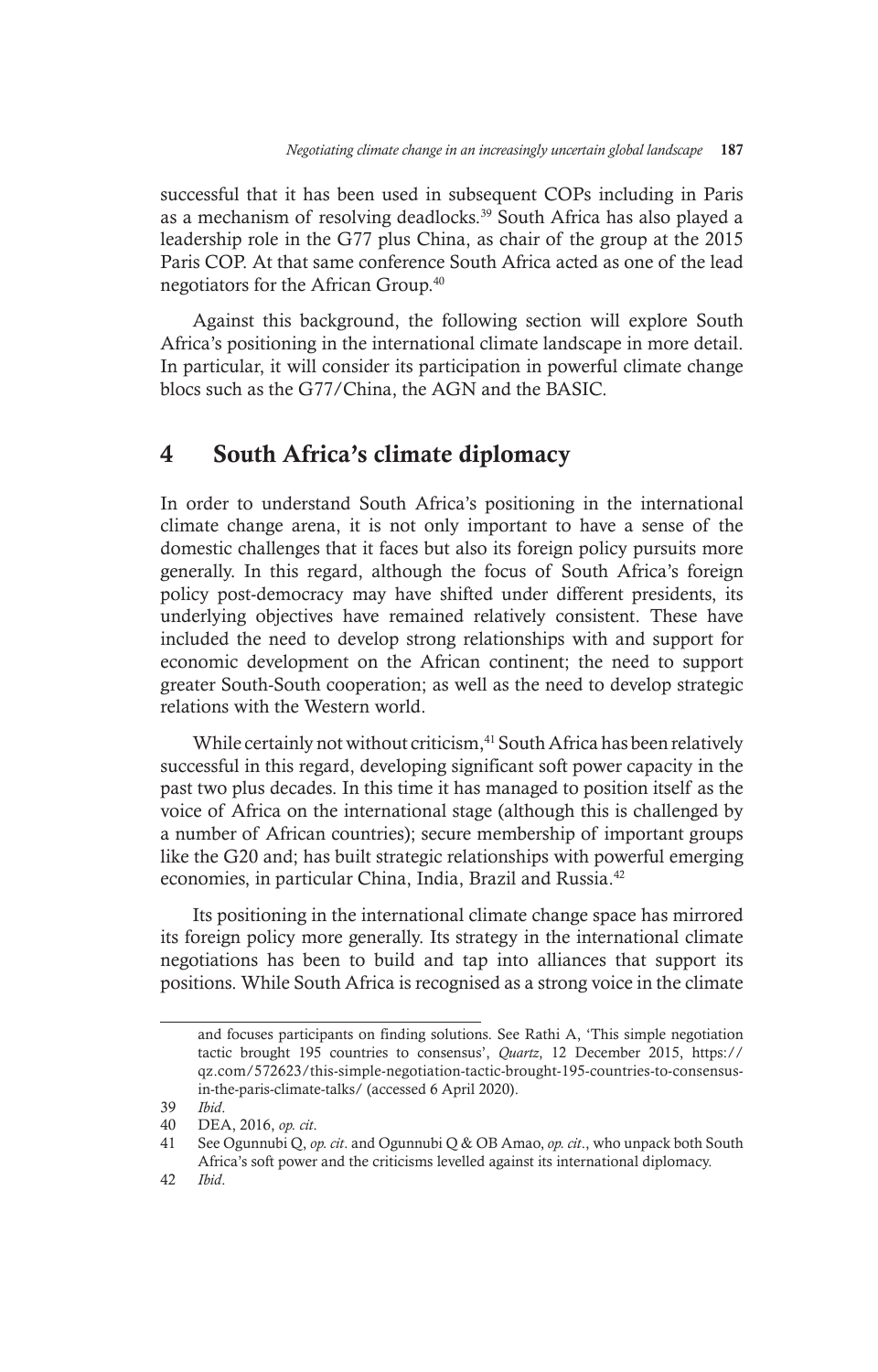change negotiations – in fact in some negotiating areas South Africa has a wealth of experience and expertise that other countries rely on to defend their collective interests – it is also not the most powerful voice. It therefore has developed and leveraged its alliances to strengthen its position. To this end, South Africa is a member of a number of powerful climate negotiating blocs, such as the G77/China, the AGN and the BASIC. These groups and South Africa's positioning in them will be explored below.

### 4.1 The G77 plus China

South Africa is a member of the G77/China, which is the largest negotiating bloc in the United Nations.43 With regard to environmental questions and climate change, the G77's dominant position echoes its underlying concern about the power imbalance globally and a suspicion that environmental safeguards advocated by the developed world simply provide a further mechanism with which to undermine development in the Global South.44

Despite being united on certain key principles, the G77/China, by its very nature represents a diverse range of interests. Apart from the obvious economic, social, political and geographical differences between the G77/China members, there are also competing interests with regard to how to address climate change. For example, small island states 45 and oil-exporting countries, both of which are represented by the group, have very different interests regarding the scale and immediacy of, and the responsibility for, mitigation measures.46

These differences were arguably most evident at the Copenhagen COP in 2009 when a small, powerful alliance of high-emitting developing countries – the BASIC (of which South Africa is a member) – effectively negotiated the Copenhagen accord in the G77/China's absence. The statement made by Ambassador Abdalmahmood Abdalhaleem Mohamad, speaking on behalf of the G77/China in a post-COP15 briefing to the UN, illustrates the disagreement this caused within the G77/China at the time. He stated that '(t)here was an easy assumption that the COP of 192

<sup>43</sup> Yamin F & J Depledge, *The International Climate Change Regime: A Guide to Rules, Institutions and Procedures*. Cambridge: Cambridge University Press, 2004.

<sup>44</sup> Hallding K *et al.*, 'Rising powers: The evolving role of BASIC countries', *Climate Policy*, 13, 5, 2013, pp. 608–631.

<sup>45</sup> The small island states face the biggest and most immediate threat from climate change.

<sup>46</sup> Yamin F & J Depledge, *op. cit*., p. 35.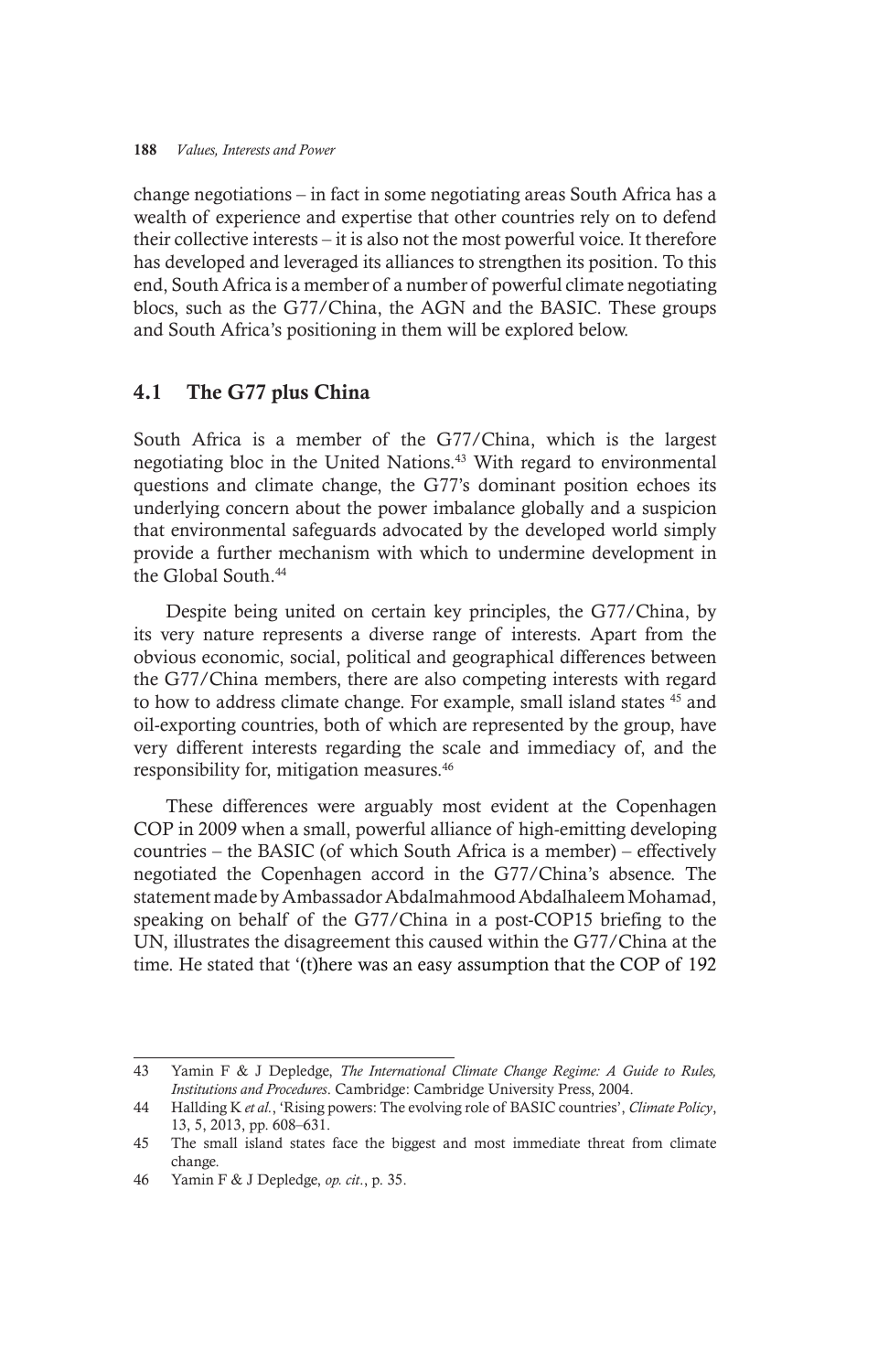nations would simply rubber stamp a document hastily put together by 26 countries'  $47$ 

Nevertheless, and despite the tensions that surfaced in Copenhagen, the G77/China has remained united on certain key positions. First, it has consistently pushed for the preservation of the principles of equity and the CBDRRC48 and for developed countries to honour their obligations under the Kyoto Protocol to mitigate and support the developing world in their mitigation and adaptation pursuits.<sup>49</sup> Second, it has consistently shown its support for the multilateral nature of the UNFCCC process.<sup>50</sup> Third, it has advocated for the developing world to be given some carbon space with which to pursue their development objectives.<sup>51</sup>

At the COP 24 in Katowice in Poland<sup>52</sup> in 2018, the G77/China reiterated these positions.53 Attempts by the developed world to dilute the principles of equity and CBDRRC were met with fierce resistance

<sup>47</sup> G77 plus China, 'Statement by his Excellency Ambassador Abdalmahmood Abdalhaleem Mohamad, permanent representative of the Republic of the Sudan to the United Nations and Chairman of the Group of 77, at the informal meeting of the plenary of the General Assembly to hear a briefing by the UN Secretary-General on the outcome of the UN climate change conference. Conference hosted at the United Nations in New York on the 21 December 2009', 21 December 2009, http://www.g77. org/statement/getstatement.php?id=091221.

<sup>48</sup> The G77 plus China was instrumental in pushing for the inclusion of the principle in the UNFCCC from the outset. Bidwai P, 'The Emerging Economies and Climate Change: A Case Study of the BASIC Grouping', Shifting Power Working Paper. Amsterdam: TNI (Transnational Institute), 2014.

<sup>49</sup> Climate Policy Observer, 'G77 and China: International Policy', http://climateobserver. org/country-profiles/g-77-and-china/ (accessed 6 April 2020); Masters L, 'The G77 and China in the Climate Change Negotiations: A Leaky Umbrella?', Institute for Global Dialogue, Global Insight Policy Brief, 111, October 2014, http://www.igd. org.za/jdownloads/Global%20Insight/project\_35\_policy\_brief\_111\_final\_final.pdf (accessed 6 April 2020).

<sup>50</sup> Masters L, *op. cit*.

<sup>51</sup> *Ibid*.

<sup>52</sup> COP24 was tasked with 'setting out the implementation guidelines required to operationalise the Paris Agreement in 2020'. See DEA, 'Minister Nomvula Mokonyane announces SA's participation at the United Nations Framework Convention on Climate Change in Katowice, Poland', 3 December 2018, https://www.environment.gov. za/mediarelease/mokonyaneonSAparticipationat\_unfccc\_cop24\_poland (accessed 6 April 2020).

<sup>53</sup> See the statement on behalf of the G77/China by Ambassador Wael Aboulmagd at G77 plus China, 'Statement on behalf of the Group of 77 and China by Ambassador Wael Aboulmagd, Chair of the G77 and China for the Climate Change Process, at the Joint Opening Plenary of the 24th Session of the COP to the UNFCCC (COP24); the 14th session of the CMP; and the third part of the 1st session of the CMA, Katowice, Poland, 2018', UNFCCC (UN Framework Convention on Climate Change), https:// www4.unfccc.int/sites/SubmissionsStaging/Documents/201812022326---G77%20 Katowice%20opening%20statement.pdf (accessed 6 April 2020).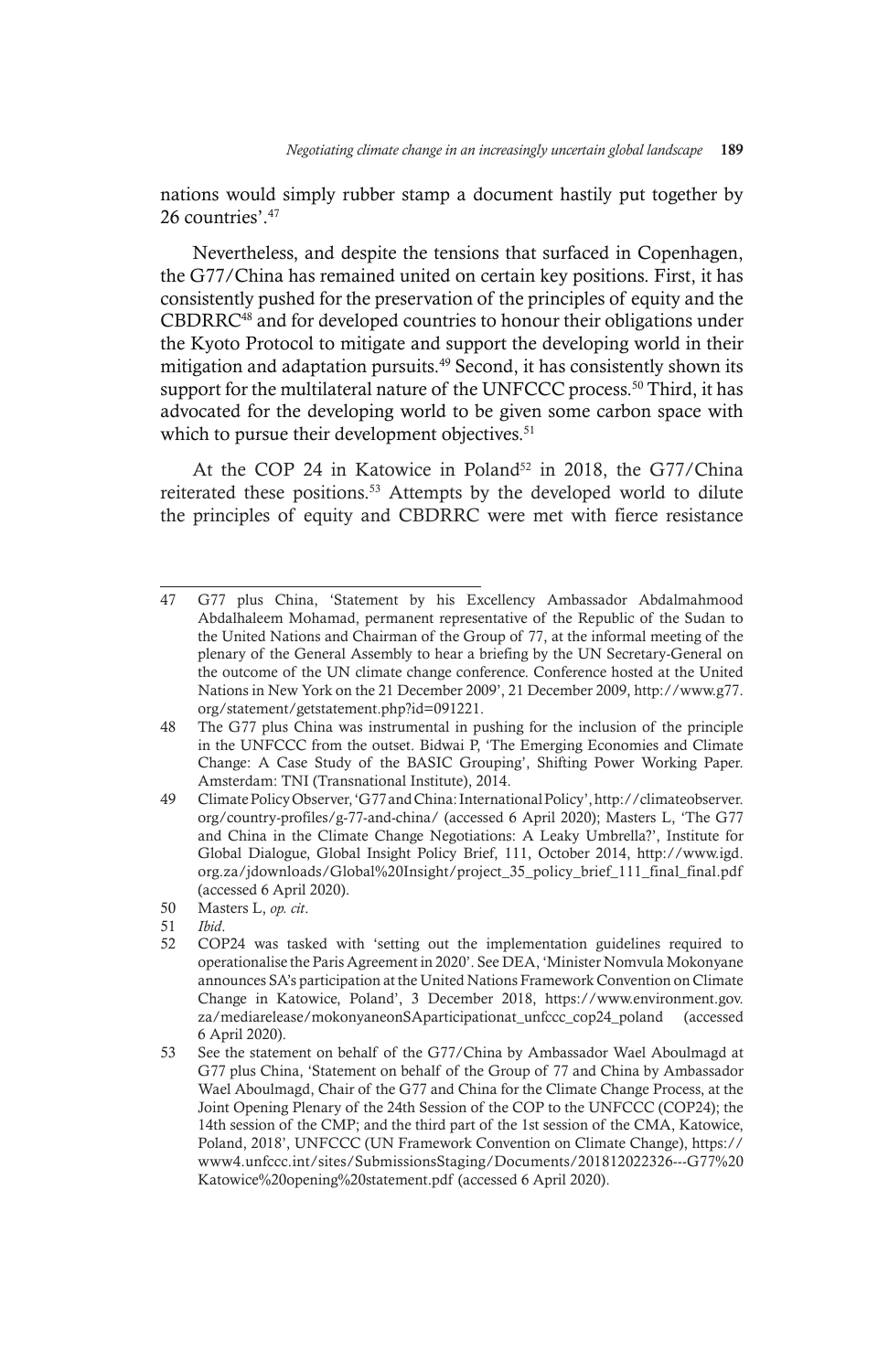by both the G77/China and African Group<sup>54</sup> as were attempts by the developed world to circumvent their financial obligations. As the lead negotiator for India, Ravi Shankar Prasad, expressed '(t)he language of the Paris Agreement must be reflected (in the rule-book) … This is nonnegotiable'.55

Because of its size alone, the G77/China has a powerful voice at the UNFCCC. From South Africa's perspective, it is an important platform because it provides a powerful mechanism with which to push a number of its objectives. In this regard, South Africa's positions on key issues such as equity, the principle of CBDRRC, finance, multilateralism, and maintaining some carbon space for the developing world are aligned with those of the G77/China.

South Africa has also become an influential voice within the G77/ China, pushing for many of the positions outlined above. In 2015, it played an instrumental role as chair of the group at the Paris COP. South African Ambassador Joyce Mxakato-Diseko, who chaired the G77/China group in Paris, was credited with bringing about 'the G77 resurgence' in the international climate change negotiations.56 Following the disagreements that surfaced between G77 members in the 2009 COP15 in Copenhagen, relationships between members had become strained.57 In 2011, for example, the least developed countries together with small island states (both of which form part of the G77/China) joined an alliance with the EU to push for a binding international climate change agreement in 2015 – a position that was opposed by other G77/China members.58 However, by 2015, under the chair of South Africa, disagreements between member states appeared to have been put to the side and for the first time in a while the G77 appeared to be reunited on its climate change position.<sup>59</sup>

### 4.2 The African Group of Negotiators

The African Group of Negotiators was formed in 1995 at COP1 in Berlin to represent the interests of the continent in the climate change

<sup>54</sup> Sethi N, 'India, allies demand differentiation back in rulebook for climate change', *Business Standard*, 8 December 2018, https://www.business-standard.com/article/ current-affairs/india-allies-demand-differentiation-back-in-rulebook-for-climatechange-118120700927\_1.html (accessed 6 April 2020).

<sup>55</sup> *Ibid*.

<sup>56</sup> King E, 'Life or death: G77 demands climate finance guarantee', *Climate Home News*, 22 October 2015, http://www.climatechangenews.com/2015/10/22/life-or-deathg77-demands-climate-finance-guarantee/ (accessed 6 April 2020).

<sup>57</sup> *Ibid*.

<sup>58</sup> *Ibid*.

<sup>59</sup> *Ibid*.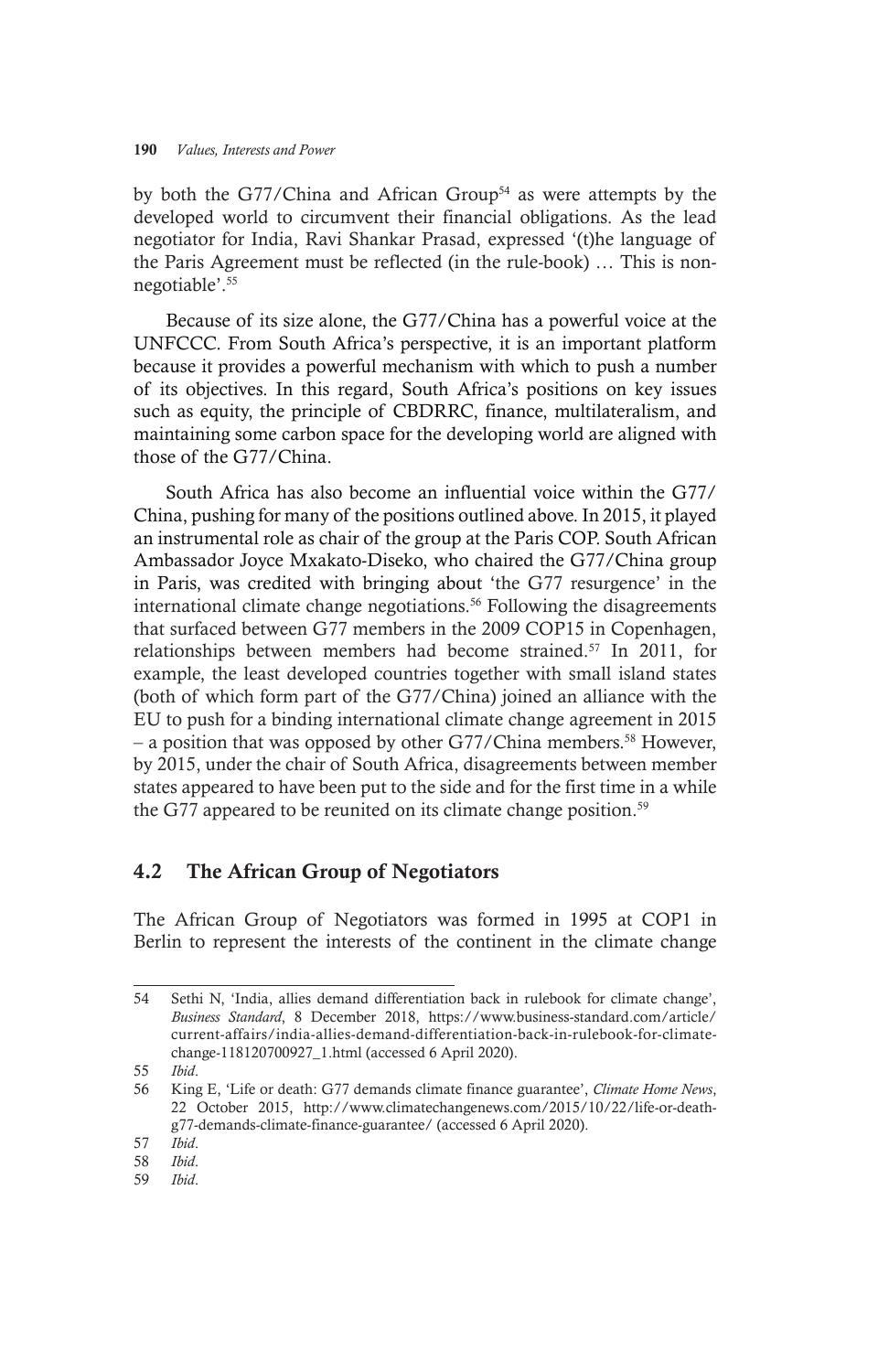negotiations.60 However, it was only in 2007 that the African Union adopted its Declaration on Climate Change and Development which formed the basis for the African Common Position on Climate Change put forward at the Copenhagen conference two years later.<sup>61</sup> The concept of 'environmental justice' featured strongly in its 2009 position as did the centrality of dealing with adaptation.<sup>62</sup>

Like the G77, the AGN represents a diverse group of countries with competing interests in the climate change space. However, despite these differences its positions at the UNFCCC have remained relatively consistent. Its two primary concerns are that adaptation must be prioritised and given equal weighting with mitigation and that the developed world must fulfill its obligations to support the developing world in this regard.

Members of the AGN are also all members of the G77/China. While disagreements have surfaced between G77/China members – as discussed above – these do not seem to have affected the AGN. This is possibly because the focus of the AGN and G77/China, while aligned are also different. The AGN's agenda has been more narrowly focused on elevating adaptation and holding the developed world accountable. These positions have not been points of contention within the G77/China.

Furthermore, like the G77/China and the BASIC, the positions of the AGN are aligned with those of South Africa. However, South Africa arguably holds a more influential position within this grouping than it does within the other two, because of its relative power on the continent. It therefore has more power to influence the AGN agenda than it does the BASIC or G77/China. Furthermore, even though this group is less powerful than the G77/China and BASIC, its sustainability as a group is arguably far more certain.

### 4.3 The BASIC

The BASIC group (Brazil, China, India and South Africa) emerged in 2009 as a powerful negotiating bloc in the UNFCCC. There were a number of drivers for its establishment. To begin with these countries share a common identity as members of the G77/ China.<sup>63</sup> They are also

<sup>60</sup> African Group of Negotiators on Climate Change, https://africangroupofnegotiators. org (accessed 6 April 2020).

<sup>61</sup> Ramsamy R *et al.*, 'How Does Africa Speak with One Voice? Africa's Evolving Positions of Aid Effectiveness, Climate Change and the Post-2015 Goals', Briefing note, 74. Maastricht: European Centre for Development Policy Management, November 2014.

<sup>62</sup> *Ibid*.

<sup>63</sup> Since its inception, the BASIC group has always publicly stated that it remains firmly rooted within the larger G77 group (Bidwai P, *op. cit*.); Hallding K *et al*., *op. cit*.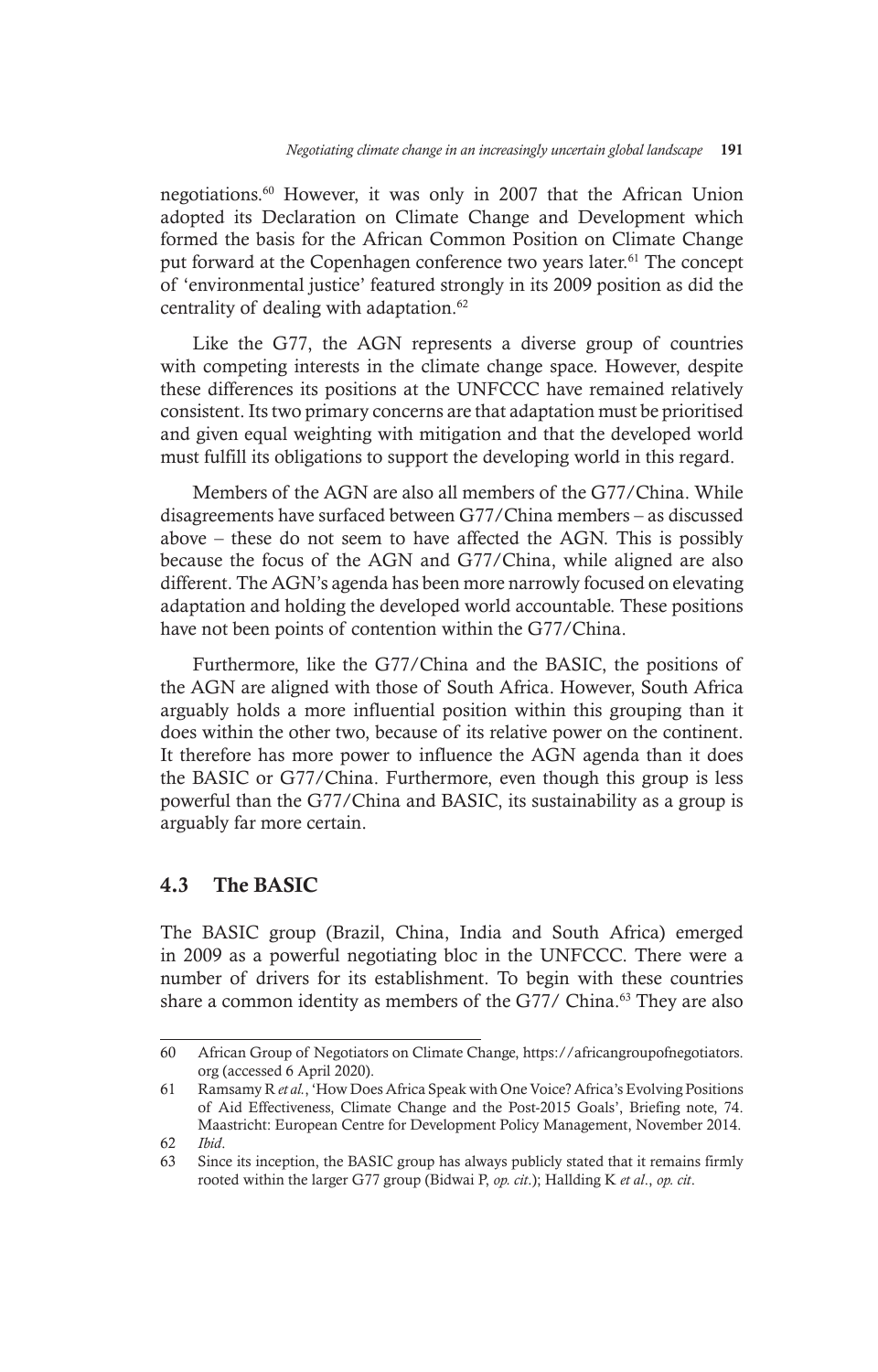all major powers within their respective regions.<sup>64</sup> Furthermore, Brazil, India and South Africa have a history of collaboration, dating back to the formation of the India-Brazil-South Africa (IBSA) in 2003.<sup>65</sup>

The final impetus for its establishment, however, was increased pressure from both the developed and developing world for these countries to cut their emissions.<sup>66</sup> Pressure from developed countries had been evident for some time, starting with the G8 plus five in 2005 and then the Major Economies Forum on Energy and Climate, which as Hallding *et al*. explain sought, 'to discuss mitigation with developed countries on more equal terms, without the protective shield of the UNFCCC principle of common but differentiated responsibilities'.67 At the same time, the voices of poorer and more vulnerable developing countries were beginning to urge as Hallding, Han and Olsson expressed, these 'large developing countries' to take responsibility for limiting their own emissions.<sup>68</sup>

This came to a head in Copenhagen in 2009, when it became apparent that what the EU was trying to push was a universal and legally binding treaty committing to a 20% reduction in GHG emissions below 1990 levels by 2020.69 The creation of two working streams, into Annex I and Annex II, was also met with suspicion by developing countries, who were concerned that developed countries were in effect negotiating a new treaty, in their absence. They were particularly concerned that what was being negotiated, sought to dilute or even exclude the recognition of the principle of CBDRRC.70 The re-emergence of the United States, under the presidency of Barack Obama, as a vocal player at COP15, also brought other geopolitical tensions, particularly with China, to the fore.

What was evident at Copenhagen was that China, Brazil, South Africa and India all faced increasing pressure from powerful countries to reduce their emissions. The establishment of the BASIC provided them with a strong voice with which to push back. In fact, the final agreement that was reached at Copenhagen came about as a result of negotiations between the BASIC and the US. The EU had effectively been side-lined.<sup>71</sup>

<sup>64</sup> Bidwai P, *op. cit*.

<sup>65</sup> *Ibid*.

<sup>66</sup> Hallding K *et al*., *op. cit*.

<sup>67</sup> *Ibid*., p. 612.

<sup>68</sup> Hallding, K., Han, G., & Olsson, M. (2009)., 'A balancing act: China's role in climate change' Stockholm: Government Offices of Sweden, Prime Minister's Office. http:// www.sweden.gov.se/sb/d/11736/a/12389, 8 December 2018.

<sup>69</sup> Groen L, Niemann A & S Oberthür, 'The EU as a global leader? The Copenhagen and Cancun UN climate change negotiations', *Journal of Contemporary European Research*, 8, 2, 2012.

<sup>70</sup> Newson N, *op. cit.*

<sup>71</sup> Bueno MdP & P Gonzalo, *op. cit*.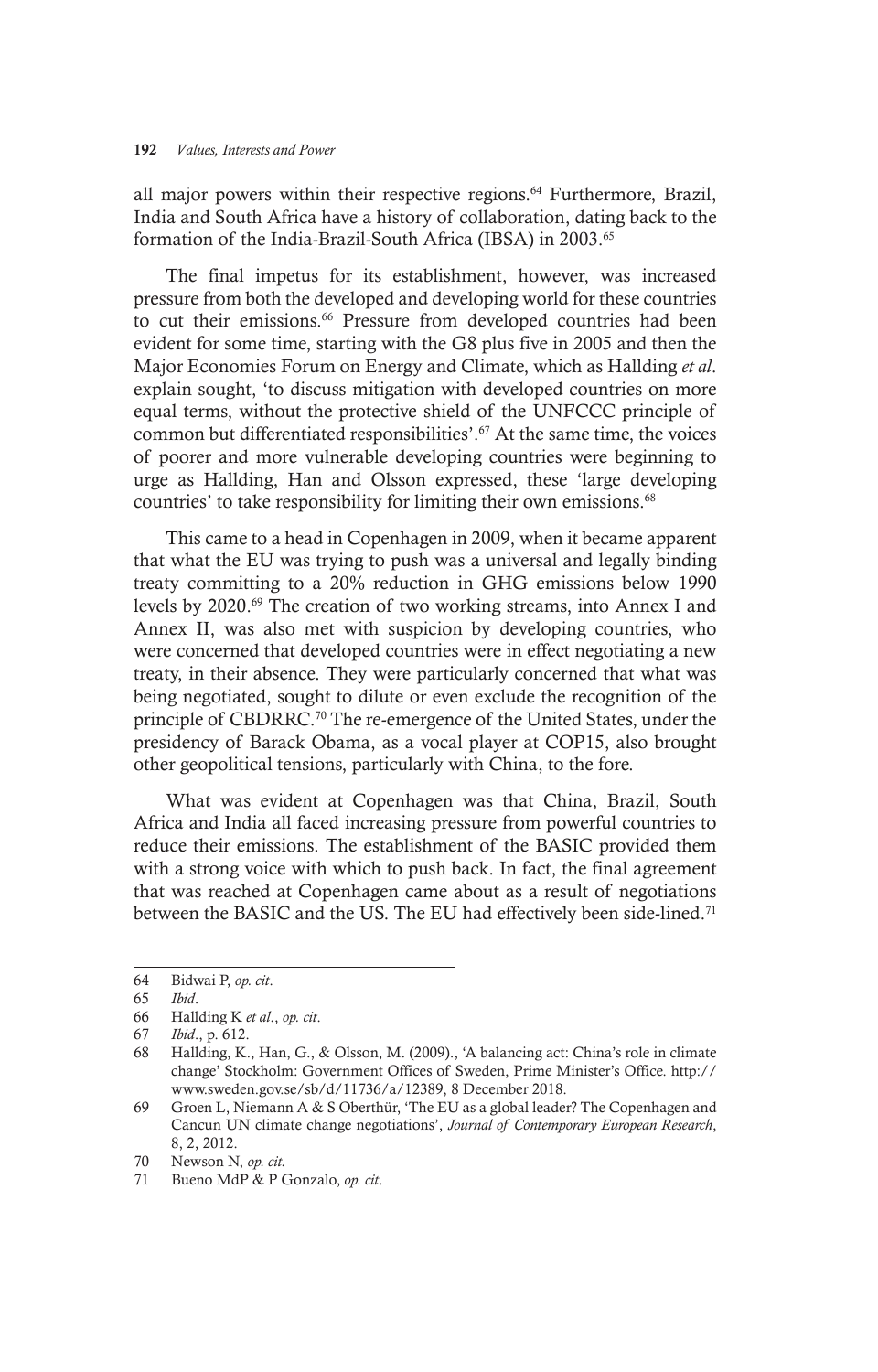The sticking point for the BASIC countries was maintaining the distinction between the developed and developing world in terms of their obligations to mitigate climate change and to support the developing world in their mitigation and adaptation pursuits. While it was able to preserve the principle of CBDRRC, the ultimate agreement struck by the US and BASIC in Copenhagen led to a fundamental concession by the BASIC countries. BASIC countries agreed to submit their intended nationally determined contributions (INDCs), as did the US, together with the developed world.<sup>72</sup>

What the COP15 ultimately revealed was the changing power relations within the UNFCCC. The BASIC had now emerged as a very prominent voice in the climate change negotiations. As Beuno and Gonzale explain, 'since Copenhagen, a new climate regime that led to the 2015 Paris Agreement began to take shape, in which the powers of the BASIC group played a major role with the US and EU'.73

For the BASIC, the two major negotiating points since Copenhagen have remained the importance of preserving the principle of CBDRRC and ensuring that the developed world realises its financial obligations to support the developing world. Going into the COP24 the BASIC ministers called for the UNFCCC to respect the centrality of the principles of equity and CBDRRC; support for developing countries; recognition of the nationally determined nature of NDCs, and a commitment by the developed world that they would meet their financial obligations, among others.74

\*\*\*

What is evident from the discussion above is that each of the three negotiating groups represents elements of South Africa's climate change interests. While relationships between the G77/China were strained by the positions taken by the BASIC countries, these tensions seem to have been resolved by 2015, under the leadership of South Africa. Although the position of the BASIC is clearly not in line with that of some countries within the G77/China, their overall positions remain relatively aligned with the G77/China and the AGN because they focus on different elements. Within the BASIC, South Africa is arguably the least powerful country. Furthermore, while it remains a very important alliance for South

<sup>72</sup> *Ibid*.

<sup>73</sup> *Ibid*., p. 127.

Mead L, 'BASIC ministers call for just transition, new finance goal ahead of Katowice Climate Change Conference', IISD (International Institute for Sustainable Development), 27 November 2018, https://sdg.iisd.org/news/basic-ministers-callfor-just-transition-new-finance-goal-ahead-of-katowice-climate-change-conference (accessed 25 June 2019).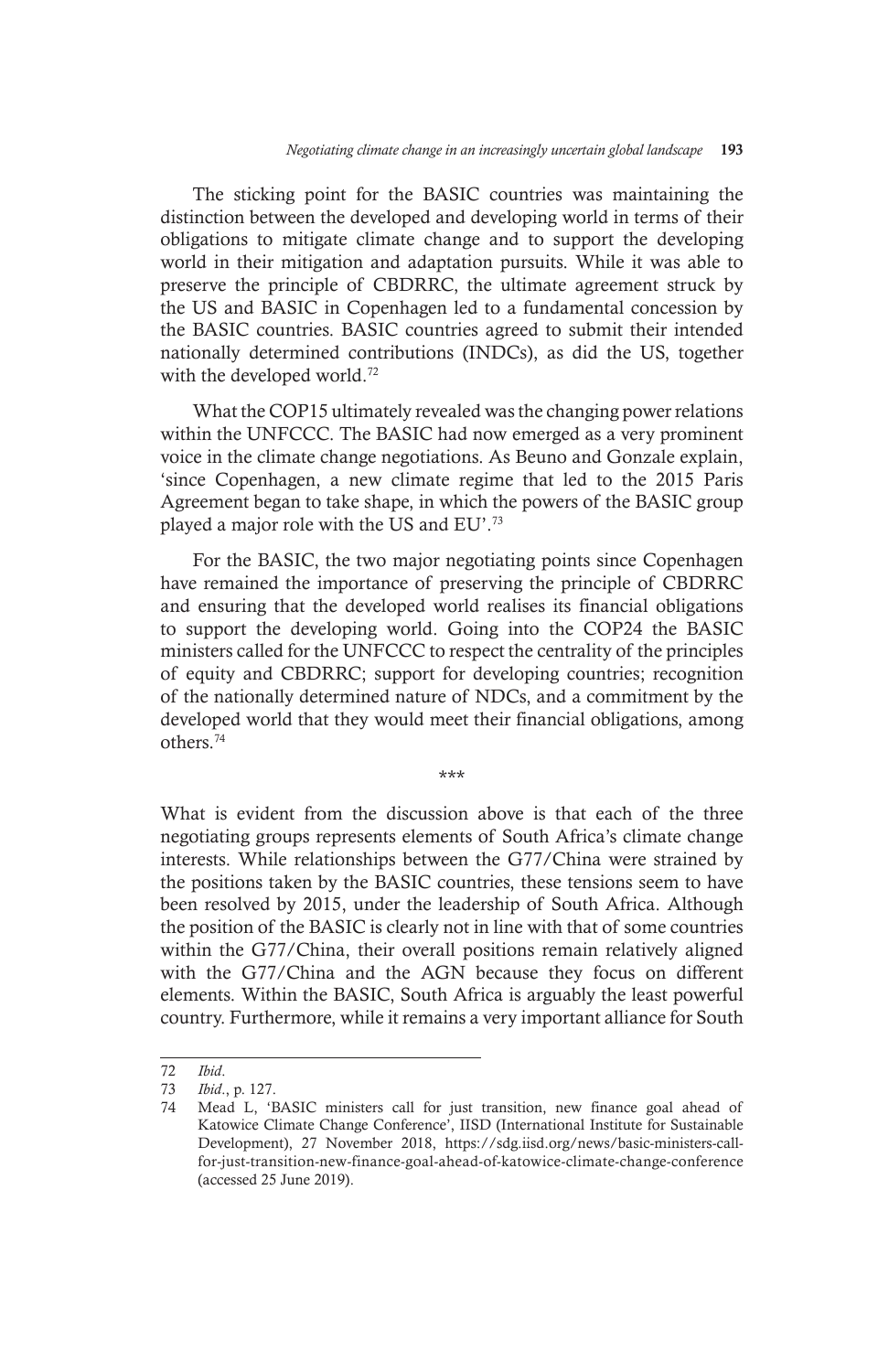Africa going forward, its future is not clear, given the political changes taking place in some of its member countries, in particular Brazil.

### 5 Increasingly uncertain global politics

The voice of the developed world is being fragmented by changes taking place in some of its major powers. The election of Donald Trump as president of the US is one example, Brexit is another. In respect to the US, trade wars with China and the European Union (EU), its relationships with Russia and North Korea, the moving of the US embassy in Israel to Jerusalem, its withdrawal from the nuclear agreement with Iran, are just some examples of decisions that are shaking up the global order. The US is also challenging the legitimacy of institutions and instruments responsible for maintaining that particular order. For example, Trump threatened to leave the World Trade Organisation (WTO) when it did not agree that the retaliatory tariffs<sup>75</sup> imposed by the EU, China, Canada and Mexico on US goods circumvented WTO rules.76

Similarly, the United Kingdom's decision to leave the EU is changing the political landscape of the EU, as is the election of more and more right-wing conservative governments in Europe. What these examples alone illustrate is that the politics of the developed world is shifting. The rise of China is also reshaping global power relations. How all of this plays out is yet to be seen, but what it suggests is that, at least in the near future, global politics will become increasingly uncertain.

In the climate change space, the election of a climate denialist as president of the second largest GHG emitter in the world – the US – as well as its declaration of its intention to leave the Paris Agreement (PA) also puts pressure on the UNFCCC system. While other countries have expressed their commitment to remain in the PA, as MIT professor John Sterman noted '(t)hat's the official story, and that's good. But I don't think there's any doubt that behind the scenes, if the US is not going to follow through, other nations are finding it harder to maintain their commitments in view of domestic political pressures'.77

<sup>75</sup> In response to Trump raising import tariffs on steel and aluminium.

<sup>76</sup> Helmore E, 'Trump: US will quit World Trade Organization unless it "shapes up"', *The Guardian*, 31 August 2018, https://www.theguardian.com/us-news/2018/ aug/30/trump-world-trade-organization-tariffs-stock-market (accessed 23 June 2019).

<sup>77</sup> Mooney C, 'Trump withdrew from the Paris climate deal a year ago. Here's what has changed', *The Washington Post*, 1 June 2018, https://www.washingtonpost.com/ news/energy-environment/wp/2018/06/01/trump-withdrew-from-the-paris-climateplan-a-year-ago-heres-what-has-changed/?noredirect=on&utm\_term=.20fc3bfcb072 (accessed 23 June 2019).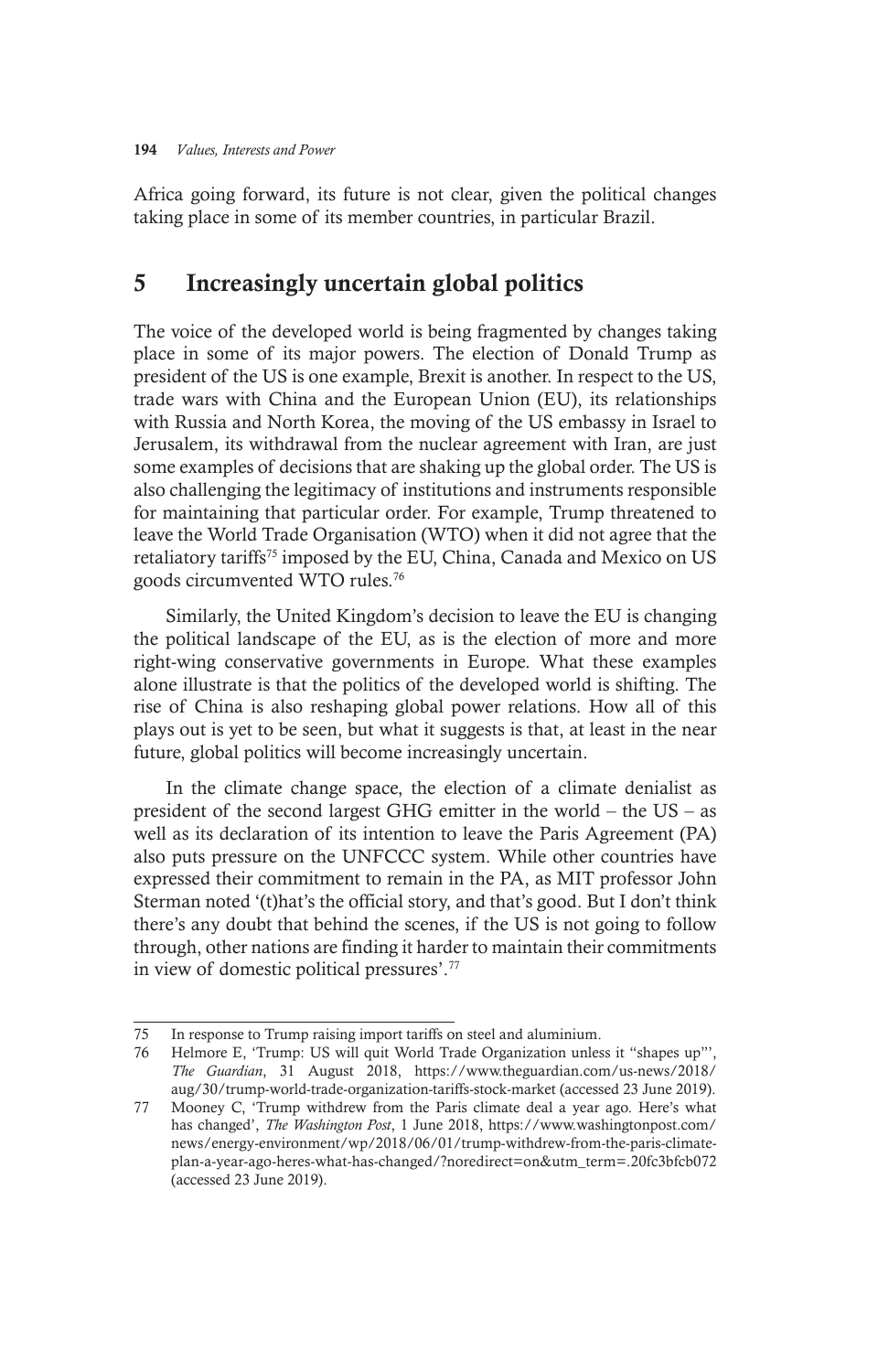At the 2018 COP24 in Katowice, the US, Saudi Arabia, Russia and Kuwait rejected a motion brought forward to 'welcome' a report by the UN Intergovernmental Panel on Climate Change that lays out the devastating impact that a 1.5 degree centrigrade increase in average global temperature will have.<sup>78</sup> They argued that the report should only be noted, in essence giving them the ability to ignore its findings. As no consensus could be reached, the motion was eventually withdrawn.<sup>79</sup>

The election of far-right candidate Jair Bolsonaro as president of Brazil also raises questions about Brazil's future positioning on climate change and what this will mean for the BASIC bloc in particular. Bolsonaro, who became president in January 2019, has suggested that Brazil may pull out of the PA. He also withdrew Brazil's offer to host the UN Climate Summit in 2019<sup>80</sup> and appointed Ricardo de Aquino Salles as Minister of Environment, a man with a very checkered history when it comes to environmental protection.<sup>81</sup> The strength of South Africa's alliance with China is also not certain. While these two countries have continued to nurture their bilateral relationship, as Ha-Joon Chang argues, as China moves up the development ladder, its positions begin to change.<sup>82</sup> This has become evident at the WTO where China is now increasingly becoming the enforcer of rules it once contested.

In essence, changes in the developed world are creating uncertainty about the ability of the UNFCCC to make any meaningful progress. Changes within the developing world, and in particular Brazilian domestic politics raises questions about the strength of some of the powerful climate blocs to which South Africa belongs. How this will play out remains unknown. The question for South Africa is, given this uncertainty,

<sup>78</sup> Harvey F, 'What was agreed at COP24 in Poland and why did it take so long?', *The Guardian*, 16 December, 2018, https://www.theguardian.com/environment/2018/ dec/16/what-was-agreed-at-cop24-in-poland-and-why-did-it-take-so-long (accessed 23 June 2019); Watts J & B Doherty, 'US and Russia ally with Saudi Arabia to water down climate pledge', *The Guardian*, 9 December 2018, https://www.theguardian. com/environment/2018/dec/09/us-russia-ally-saudi-arabia-water-down-climatepledges-un (accessed 23 June 2019).

<sup>79</sup> *VOA News*, 'US, Russia, Saudi Arabia, Kuwait have not endorsed a key study on global warming', 10 December 2018, https://www.voanews.com/a/poland-climateconference/4693805.html (accessed 23 June 2019).

<sup>80</sup> Maisonnava F, 'Brazil to review Paris Agreement Status, says Bolsonaro environment minister', *Climate Home News*, 9 December 2018, http://www.climatechangenews. com/2018/12/09/brazil-review-paris-agreement-status-says-bolsonaro-environmentminister-pick/ (accessed 23 June 2019).

<sup>81</sup> As secretary of environment for Sao Paulo (2016–2017), Salles authorised industrial activity in a preserved area, arguing that the preservation had been purely ideological. Salles has been indicted for this decision and is currently awaiting trial (Maisonnava F, *op. cit*.).

<sup>82</sup> See Chang H-J, *Kicking Away the Ladder: Development Strategy in Historical Context*. London: Anthem, 2002.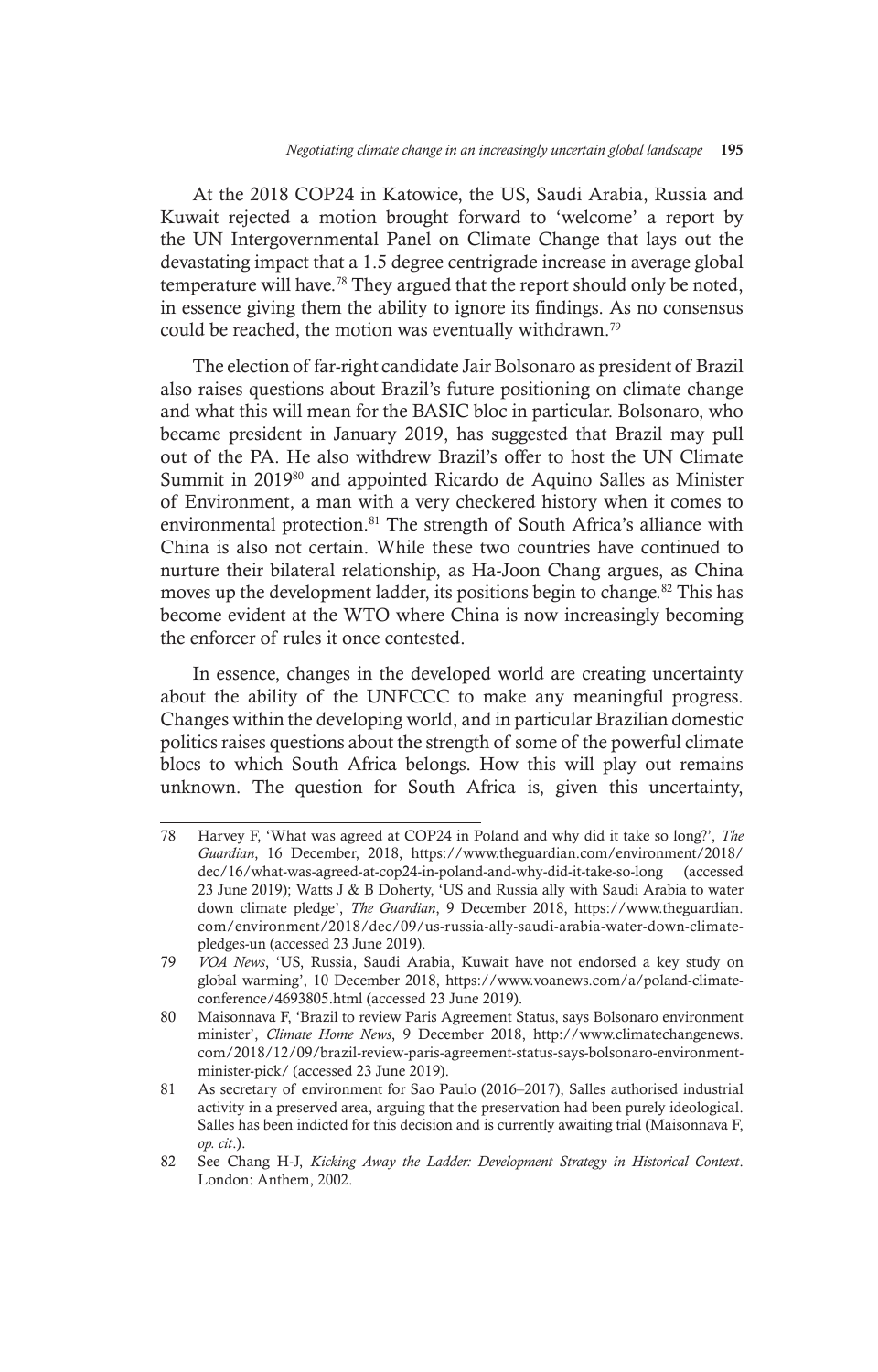how should it be positioning itself in the international climate change landscape and in response to the shifting geopolitics and what can it do at a domestic level irrespective of these changes. The following section will explore some potential options in this regard.

## 6 Looking forward

In the context of increasing global uncertainty, the one thing South Africa does know for certain is that climate change will undermine many of its development gains and impede its ability to achieve its development objectives. It is also evident that the world is not moving fast enough to mitigate some of the worst impacts climate change is expected to have. The refusal by some countries to 'welcome' the IPCC report on a 1.5 degree centigrade increase<sup>83</sup> suggests that debates that had seemingly been put to rest about the credibility of climate science will likely be reopened in the future as a stalling mechanism by powerful interests. The possibility of achieving, at the very least, a 2 degree centigrade average increase seems far less certain.

Given our vulnerability as a country, South Africa therefore needs, as a matter of urgency, to prioritise adaptation at the domestic level. It also needs to prioritise adaptation at the regional level, with the same degree of urgency, given that our adaptive capacity as a country is so intricately tied to those of our neighbours.

Domestically, there are a number of low hanging fruit. First, much work has been done on adaptation by government, business, labour, civil society, academia and local communities all over the country. The draft National Climate Change Adaptation Strategy consolidates many of these pockets of work into a coordinated country-wide strategy. However, it remains a draft. As such, it does not carry the weight necessary to prioritise adaptation with the degree of urgency required. Passing it into legislation could go a long way in elevating adaptation as a national priority.

Second, a lot of work has been done to identify areas of high ecological value in South Africa. It is common cause that these areas play a critical role not only in the provision of key resources, like water, but also in ensuring our adaptive capacity. Providing these areas with adequate protection, especially from mining interests, is straightforward. The legislative framework exists, it is simply a matter of respecting and enforcing it.

<sup>83</sup> Harvey F, *op. cit*.; Watts J & B Doherty, *op. cit*.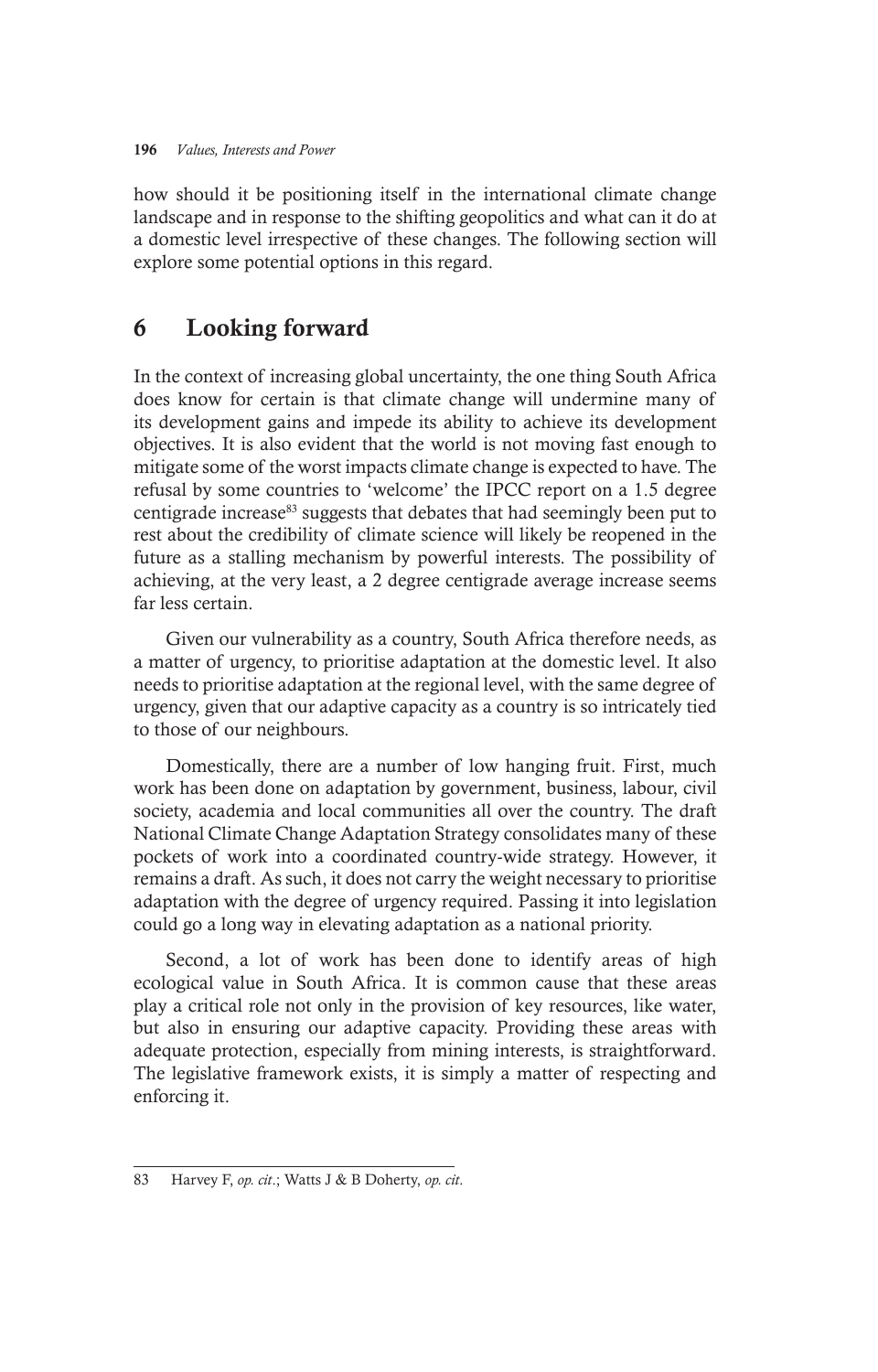Third, adaptation needs to be understood and accepted as a priority by all government departments. The example of the Department of Mineral Resources discussed above, clearly illustrates that it is not. Climate change concerns are often pitted as 'anti-development'. Moving past this false 'environment or development' dichotomy is critical. Adaptation needs to be understood as key to achieving inclusive and sustainable development in South Africa. Moving adaptation to the office of the presidency, with technical support from the DEA would be one way of elevating adaptation as a national priority.

Fourth, building resilience requires money. While financial support for adaptation projects in South Africa does exist in the form of donor funding and private sector support, driving adaptation will place a burden on the fiscus. However, South Africa is well positioned to leverage additional funding streams. Its role in the establishment on the Green Climate Fund (GCF), for example, puts it in a positive position to attract some additional global funds to support mitigation and adaptation programmes.<sup>84</sup>

At the regional level, South Africa needs to drive adaptation in the Southern African Development Community (SADC). South Africa has significant soft power influence compared to other African countries. It needs to play a stronger coordinating role on behalf of the African continent and SADC in particular and continue to use its influence in the BASIC, G77 and G20 to mobilise international resources to support adaptation initiatives in the region and on the continent.

At the UNFCCC, South Africa needs to continue to push the international community to prioritise adaptation and to push the developed world to meet their commitments to support the developing world financially, technically and in terms of capacity building. To this end, it may want to look at pulling in other powerful partners who might be willing to push this agenda, while continuing to advocate for this in its existing climate blocs.

South Africa has a number of mitigation options. First, it could simply choose not to mitigate. It could decide that given the current uncertainty surrounding the UNFCCC process, it should simply exploit as much of its coal resources as possible while it can. There are a number of risks associated with this strategy. First, in developing its coal resources, South Africa will be undermining its adaptive capacity. Our history of coal mining and coal power in South Africa has given us first-hand experience with how environmentally and socially damaging these particular industries are. Second, South Africa runs the risk of losing credibility at the

<sup>84</sup> The South African National Biodiversity Institute (SANBI) is the national focal point for GCF and other adaptation funds.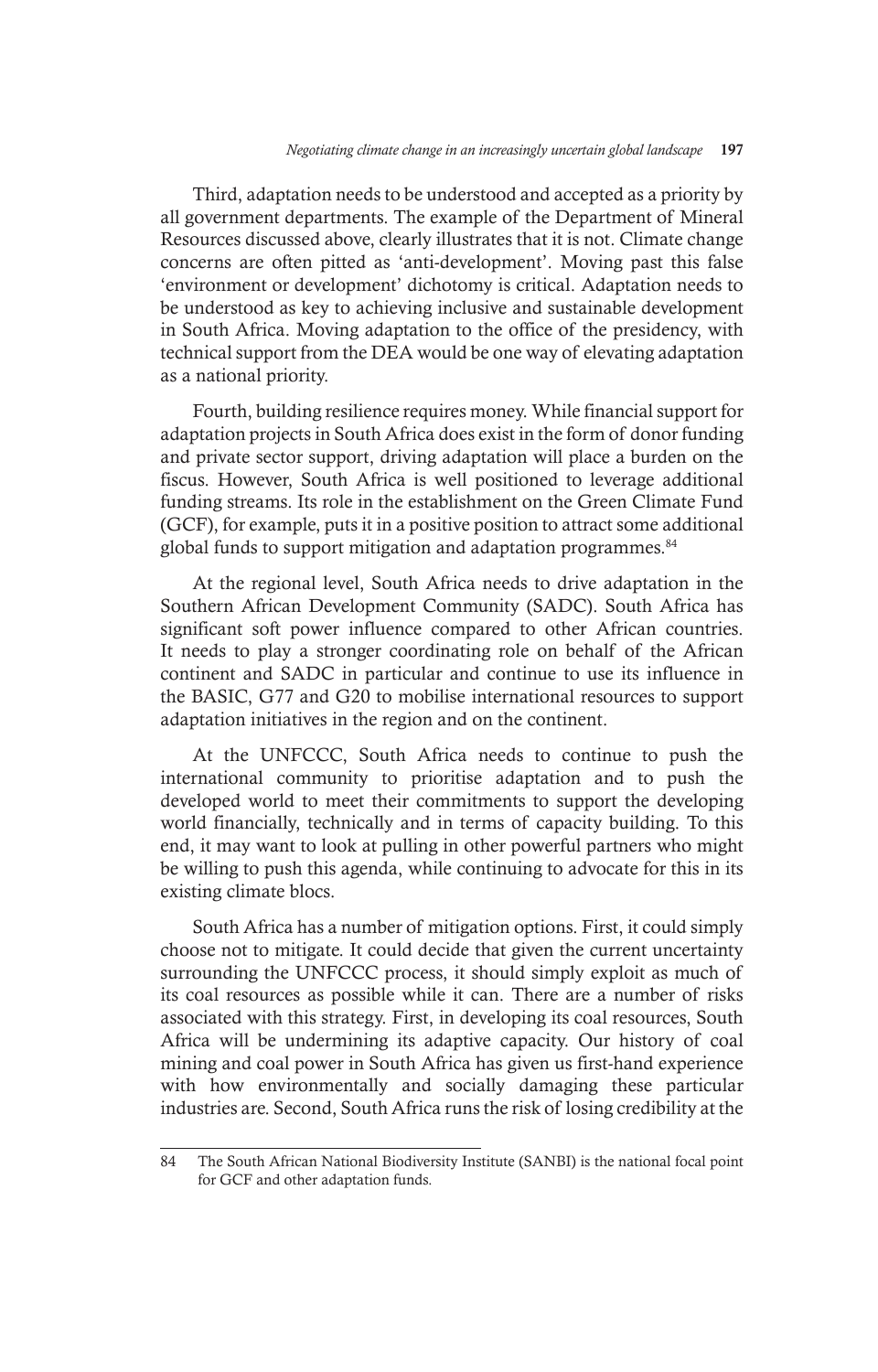UNFCCC, particularly among other developing countries. Third, given South Africa's dependence on the Minerals-Energy Complex, moving out of coal at a later stage, having invested even more in its development in the short term, will be even more difficult.

Another option is for South Africa to actively pursue a strong mitigation strategy and position itself as a climate change champion. It could choose to begin the transition away from coal immediately, shifting its short-term strategy in favour of renewable energy development, manufacturing and deployment. At the international level, given the leadership gap being created by the global political uncertainty, South Africa could use this new domestic approach to position itself as a climate change leader at the UNFCCC.

There are a number of risks associated with this approach too. First, constraints at the domestic level make it difficult to radically change our mitigation policy so quickly. Second, South Africa would need to mobilise resources to pursue this. It does have a successful precedent in this regard, in the form of the REIPPPP, but this model is subject to critique by a number of powerful groups (for example some in labour) who are opposed to the privatisation of electricity in South Africa. Becoming a climate change champion and closing the leadership gap at the international level is also not so straightforward. While South Africa is a powerful voice in the climate change landscape, it is certainly not as powerful as countries such as the US and China. Its ability to push its agenda ultimately depends on how much pushback it gets from these countries and not on how much it contributes to climate change mitigation.

However, as the post-1994 period shows South Africa was able to demonstrate the influential use of soft power and leadership in the climate space because it enjoyed the moral high-ground and moved rapidly to integrate the global climate policy regime within the national policy framework. The passing of the Carbon Tax Act in 2019 continues to demonstrate South Africa's commitment to implement climate change policy and lower its dependence on coal despite resistance from the coal industry. In the Ramaphosa era the pursuit of climate policy is also an opportunity to attract significant climate finance to support the process of restructuring of Eskom and boost the adoption of further rounds of renewables at utility-scale.

Finally, South Africa could also choose to follow a more middle ground in terms of mitigation (as it has been doing) by continuing to rely on coal while deploying some additional renewable energy capacity over time. There are risks associated with this too. First, as outlined above, South Africa as a high-emitting developing country is under the spotlight at the UNFCCC. It is also not certain what the future of the BASIC